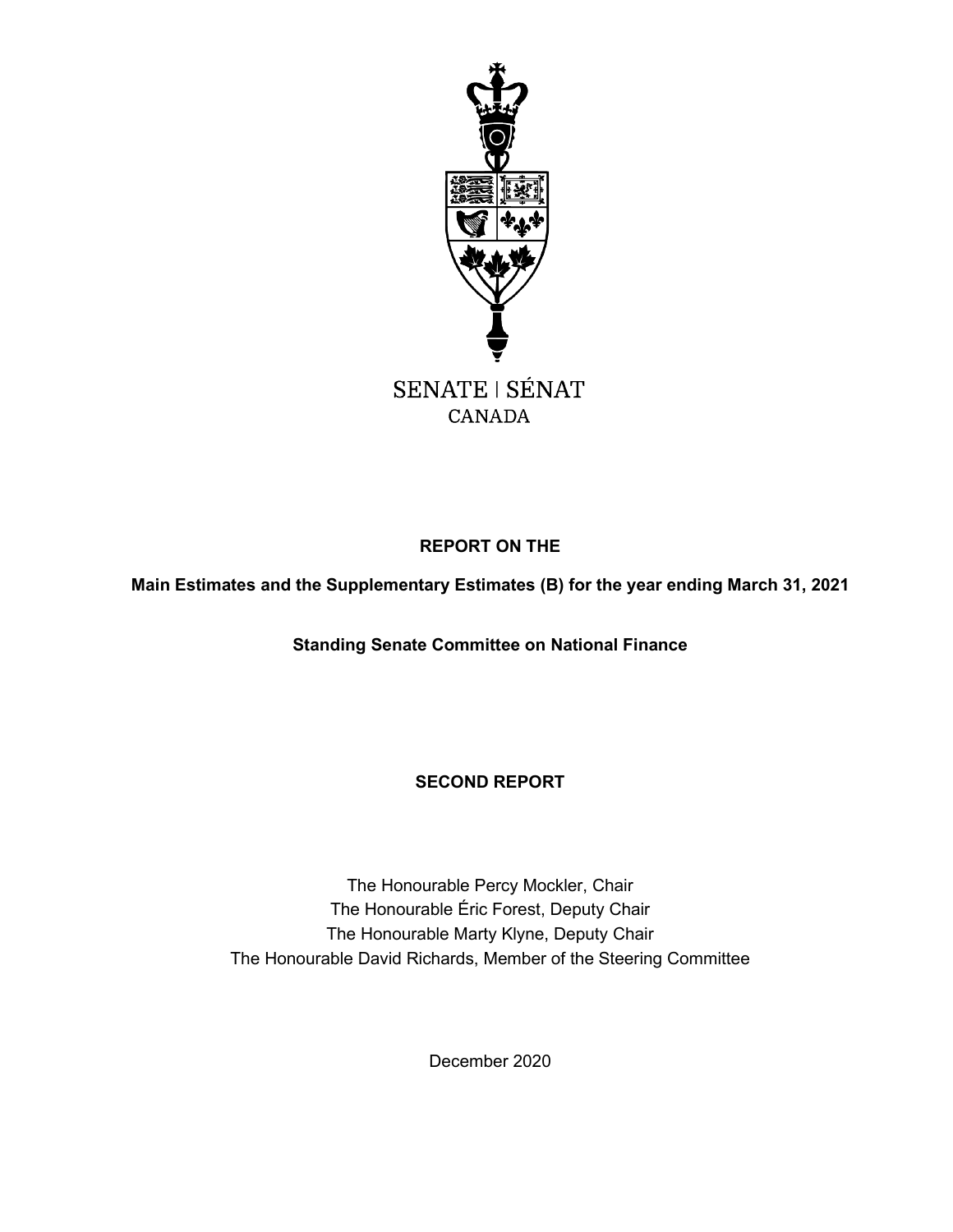# <span id="page-1-0"></span>**MEMBERS OF THE COMMITTEE**

The Honourable Percy Mockler, Chair

The Honourable Éric Forest, Deputy Chair

The Honourable Marty Klyne, Deputy Chair

The Honourable David Richards, Member of the Steering Committee

The Honourable Peter M. Boehm

The Honourable Jean-Guy Dagenais

The Honourable Marty Deacon

The Honourable Pat Duncan

The Honourable Rosa Galvez

The Honourable Tony Loffreda

The Honourable Elizabeth Marshall

The Honourable Larry W. Smith

#### *Ex-officio members***:**

The Honourable Marc Gold, P.C. (or Raymonde Gagné) and the Honourable Donald Plett (or Yonah Martin)

#### *Other Senators who participated in the study***:**

The Honourable Kim Pate

#### *Parliamentary Information and Research Service, Library of Parliament***:**

Alex Smith, Analyst

Shaowei Pu, Analyst

#### *Committees Directorate:*

Maxime Fortin, Clerk of the Committee

Louise Martel, Administrative Assistant of the Committee

Andrea Mugny, Procedural Clerk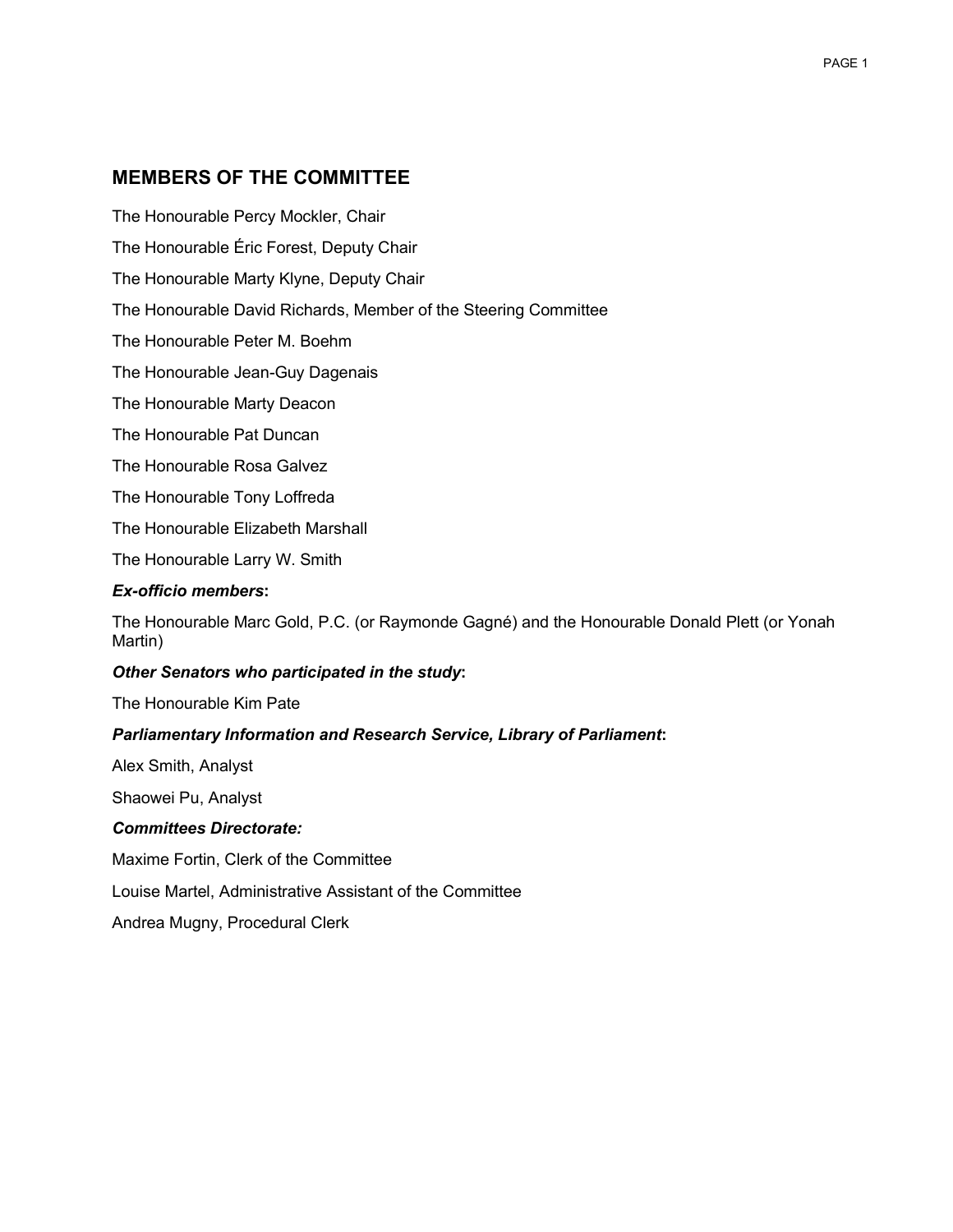# **ORDER OF REFERENCE**

<span id="page-2-0"></span>Extract from the *Journals of the Senate* of Wednesday, November 18, 2020:

With leave of the Senate,

The Honourable Senator Gagné moved, seconded by the Honourable Senator Gold, P.C.:

That the Standing Senate Committee on National Finance be authorized to examine and report upon the expenditures set out in the Main Estimates and the Supplementary Estimates (B) for the fiscal year ending March 31, 2021.

The question being put on the motion, it was adopted.

*Interim Clerk of the Senate*

Richard Denis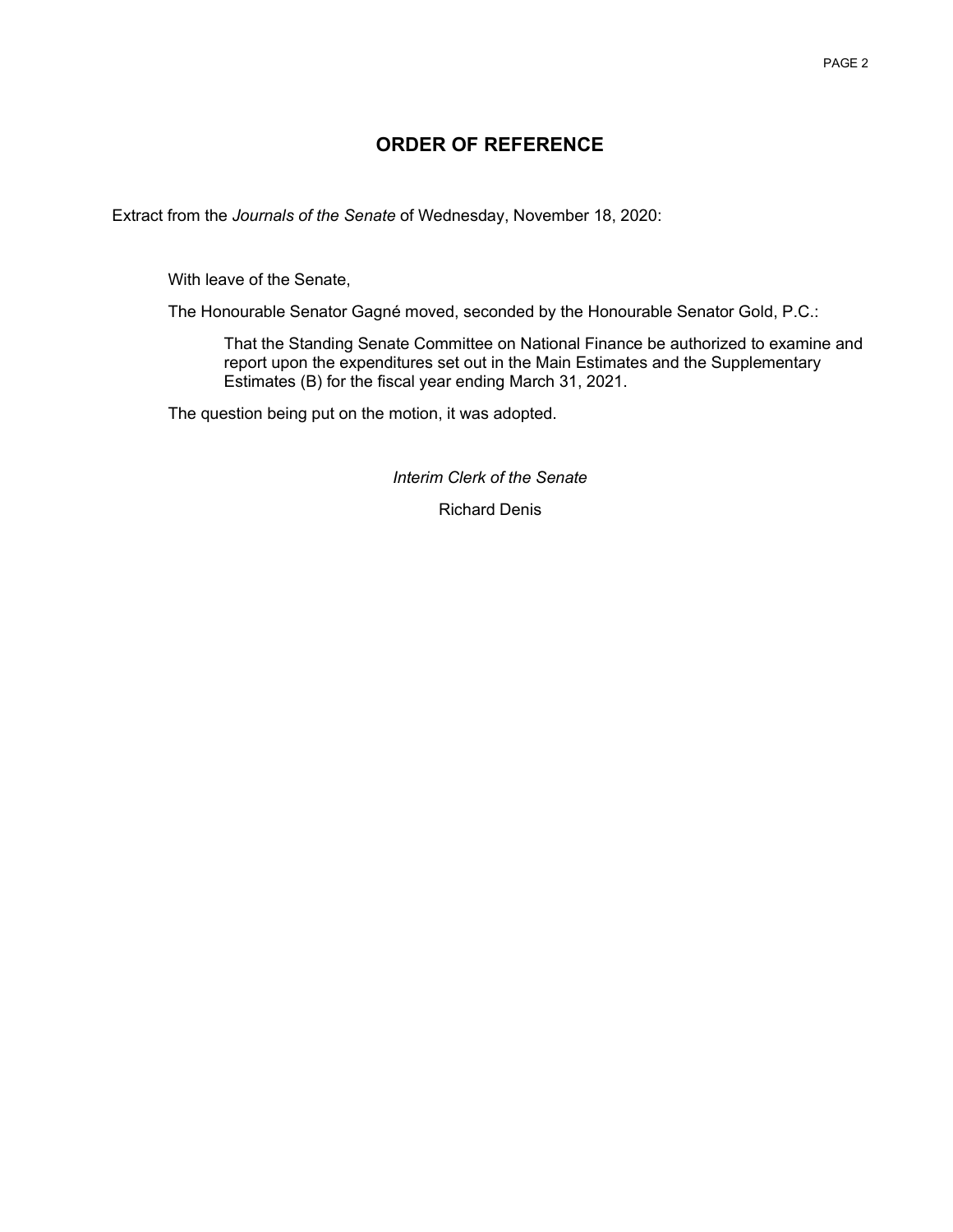## **TABLE OF CONTENTS**

| $\mathbf{1}$   |  |
|----------------|--|
| $\overline{2}$ |  |
| 3              |  |
| 4              |  |
| 5              |  |
| 6              |  |
| $\overline{7}$ |  |
| 8              |  |
| 9              |  |
|                |  |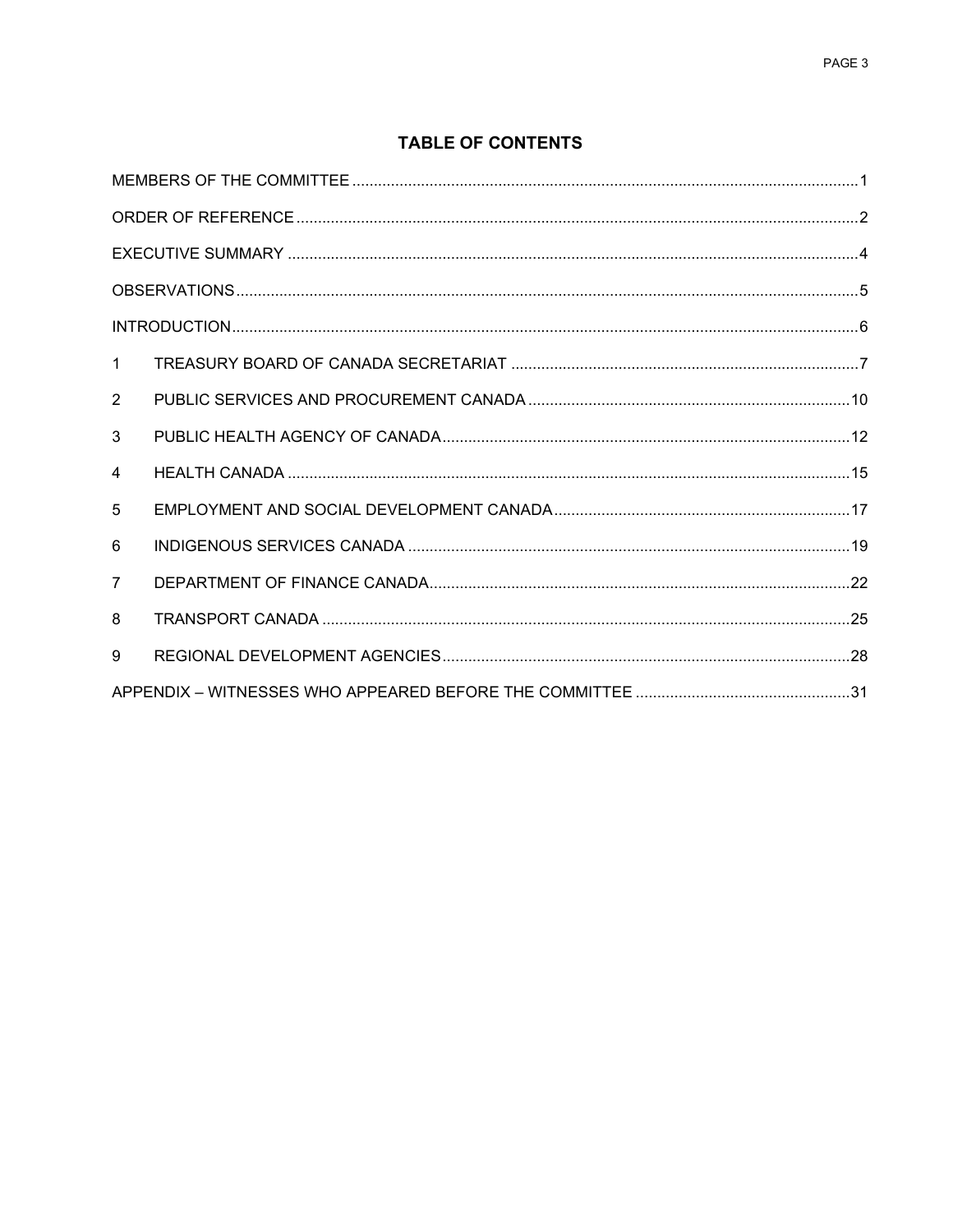#### **EXECUTIVE SUMMARY**

<span id="page-4-0"></span>As part of its oversight role, the Standing Senate Committee on National Finance considered the Main Estimates and the Supplementary Estimates (B) for the year ending March 31, 2021, which were referred to the committee on November 18, 2020.

The *Main Estimates 2020–21* set out \$125.1 billion in voted budgetary expenditures and \$179.5 billion in statutory forecasts, for a total of \$304.6 billion, which is an increase of 1.6% from the previous year's main estimates. The *Supplementary Estimates (B), 2020–21* request Parliament's approval for \$20.9 billion in voted budgetary expenditures and increase forecasted budgetary statutory expenditures by \$58.3 billion, for total budgetary expenditures of \$79.2 billion. Non-budgetary statutory expenditures are forecasted to increase by \$1.3 billion. Of these authorities, approximately \$15 billion (74%) of the voted requirements and \$57 billion (96%) of the statutory forecasts are related to the government's response to the COVID-19 pandemic.

In order to examine the Main Estimates and Supplementary Estimates B, the committee held three meetings and questioned 40 officials from 14 organizations that are requesting total appropriations of approximately \$16.7 billion in the supplementary estimates, which is 80% of the total voted amount requested. The committee also heard from President of the Treasury Board, the Honourable Jean-Yves Duclos, and the Parliamentary Budget Officer.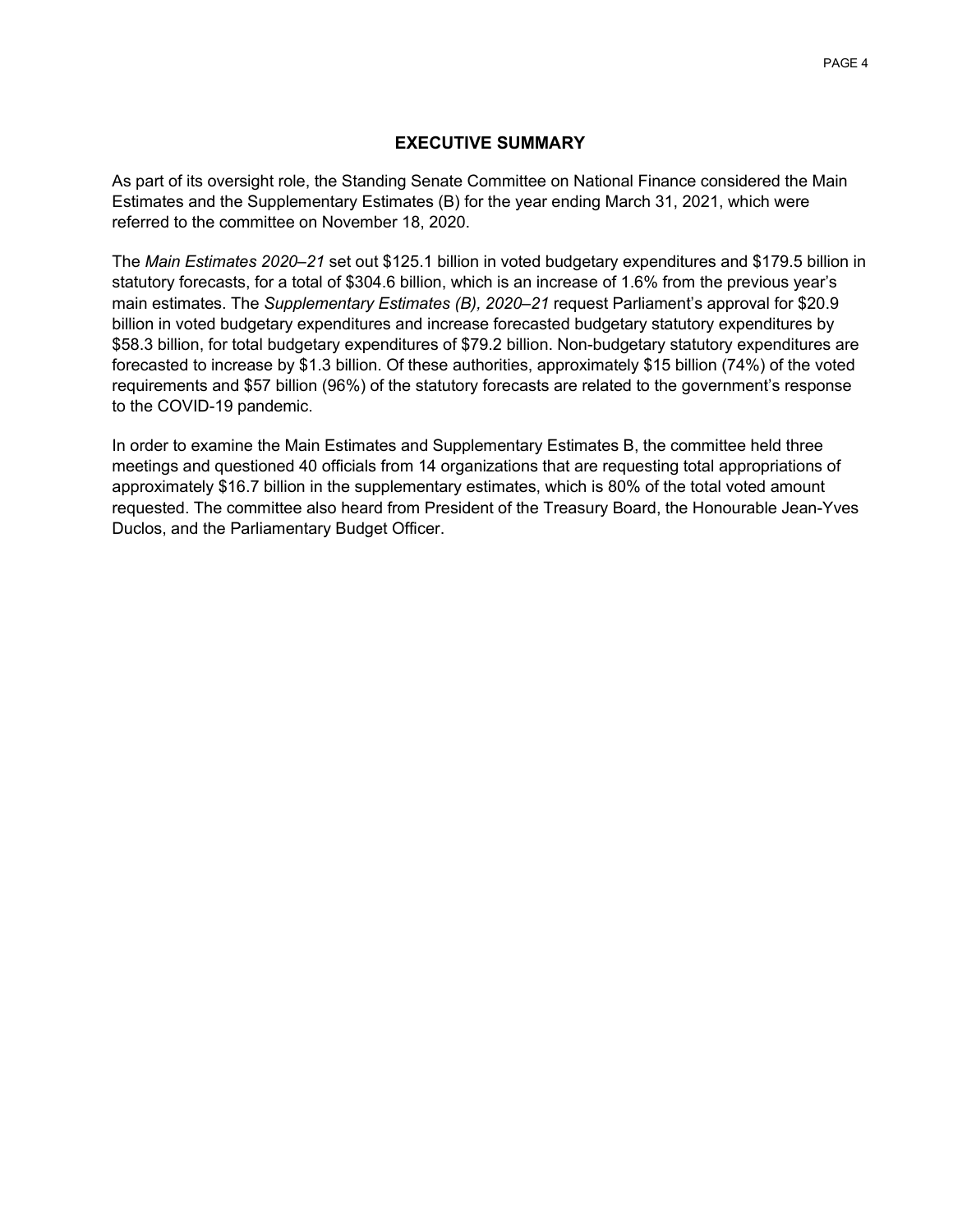# **OBSERVATIONS**

<span id="page-5-0"></span>The committee's observations from issues raised during the meetings include:

- 1. The federal government should provide clear and consistent monthly reports on the cost and performance of all its COVID-19-related programs.
- 2. The federal government should continue working with provinces and territories to ensure timely access to sufficient medical supplies across Canada.
- 3. The federal government, in cooperation with provinces and territories, should set out a clear plan of how and where COVID-19 vaccines will be distributed across Canada. It should also ensure that Canada increases its domestic capacity to develop and produce vaccines, medical countermeasures, medical supplies and personal protective equipment.
- 4. To ensure consistency and accessibility, Health Canada should work with provinces and territories to develop common standards for COVID-19 immunization records.
- 5. Employment and Social Development Canada should put in place new national standards for accommodations for temporary foreign workers in the agriculture sector by February 28, 2021.
- 6. Indigenous Services Canada should recognize its healthcare responsibilities and ensure the speedy deployment of COVID-19 vaccines to Indigenous communities, as their communities are at disproportionate risk of disastrous public health outcomes from the pandemic.
- 7. The federal, provincial, territorial, municipal and Indigenous governments should work together to share best practices and determine whether the objectives of the Safe Restart Agreement and the Safe Return to Class Fund have been achieved.
- 8. The federal government should work with provinces and territories, as well as regional and mainline air carriers, to develop support measures for the air transportation sector that require cooperation rather than competition and ensure continued service to all Canadians.
- 9. The federal government should ensure that sufficient funding is available to help small- and medium-sized businesses that were unable to access other federal supports, particularly in hardhit sectors, such as tourism, restaurants, hotels, culture and retail.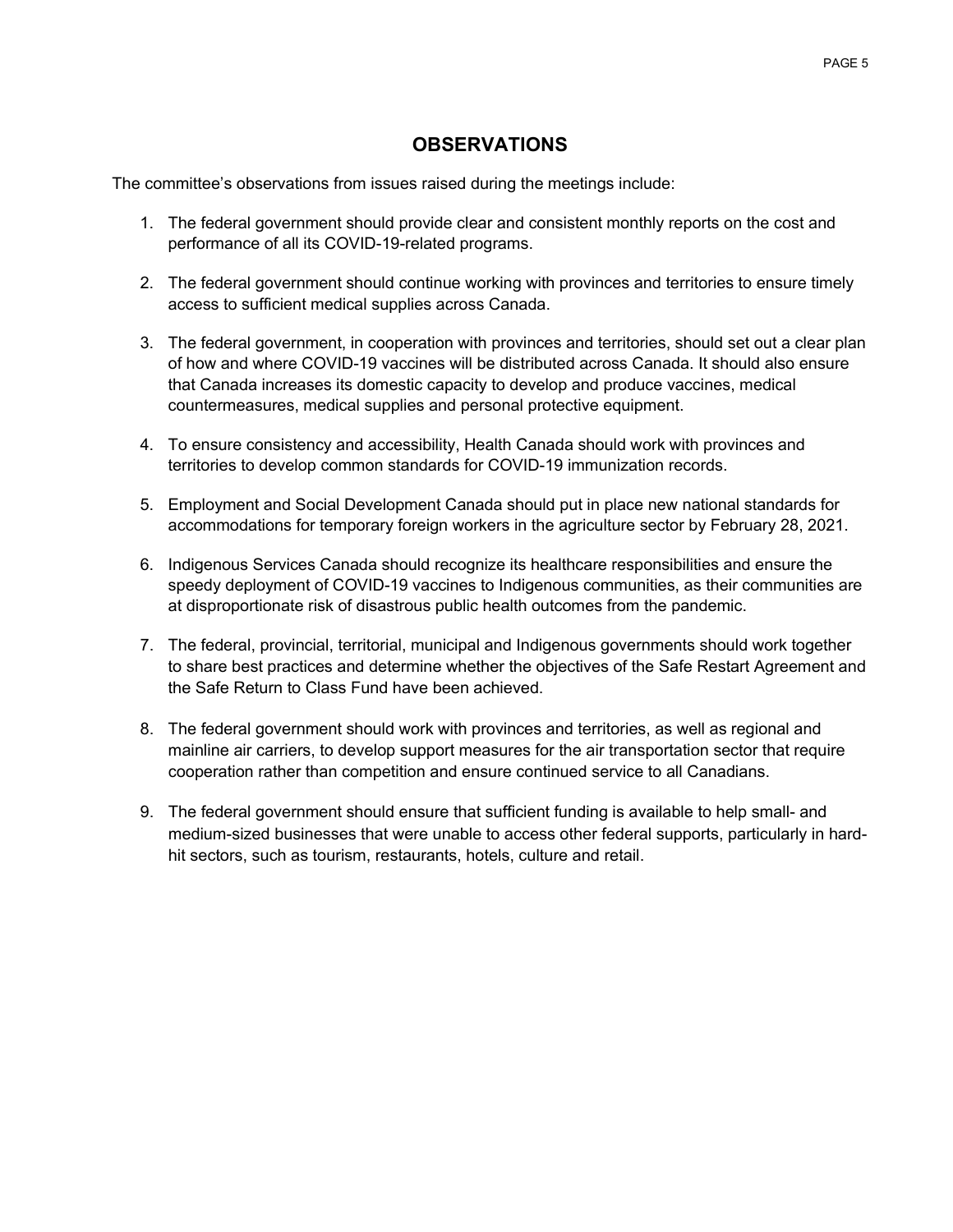#### <span id="page-6-0"></span>**INTRODUCTION**

The Standing Senate Committee on National Finance has an important role to play on behalf of Parliament and Canadians in examining the federal government's spending plans, as outlined in the main and supplementary estimates. The committee reviews and presents reports on the government's proposed spending in order to examine whether it is reasonable, takes into account value-for-money, will be effective in achieving the government's objectives and allows parliamentarians to follow the money.

The *Main Estimates 2020–21* were tabled in the Senate on March 10, 2020. Two appropriation bills for interim supply, together representing approximately 9/12 of the amount set out in the main estimates, were passed in the previous session of Parliament. On October 2, 2020, these estimates were tabled again in the current session of Parliament in order to approve the remaining amount.

The *Main Estimates 2020–21* set out \$125.1 billion in voted budgetary expenditures and \$179.5 billion in statutory forecasts, for a total of \$304.6 billion in budgetary expenditures, which is an increase of 1.6% from the previous year's main estimates. The *Main Estimates 2020–21* do not include new spending in response to the COVID-19 pandemic.

The *Supplementary Estimates (B), 2020–21* were tabled in the Senate on October 28, 2020. The Main Estimates and the Supplementary Estimates (B) for the year ending March 31, 2021 were referred to the committee on November 18, 2020.

These supplementary estimates request Parliament's approval for an additional \$20.9 billion in voted budgetary expenditures and increase forecasted statutory budgetary expenditures by \$58.3 billion, for total budgetary expenditures of \$79.2 billion, which is an increase of 20% of expenditure authorities to date. Non-budgetary statutory expenditures are forecasted to increase by \$1.3 billion.

Of these authorities, approximately \$15 billion (74%) of the voted requirements and \$57 billion (96%) of the statutory forecasts are related to the government's response to the COVID-19 pandemic.

In order to examine the *Main Estimates 2020–21* and the *Supplementary Estimates (B), 2020–21*, the committee held three meetings and questioned 40 officials of 14 organizations that are requesting total voted appropriations of approximately \$16.7 billion in the supplementary estimates, which represents 80% of the total voted amount requested. The committee also heard from the President of the Treasury Board, the Honourable Jean-Yves Duclos, and the Parliamentary Budget Officer.

This report highlights issues discussed during the examination of the main and supplementary estimates.

Videos and transcripts of the committee's hearings are available on the committee's website: https://sencanada.ca/en/committees/nffn/43-2.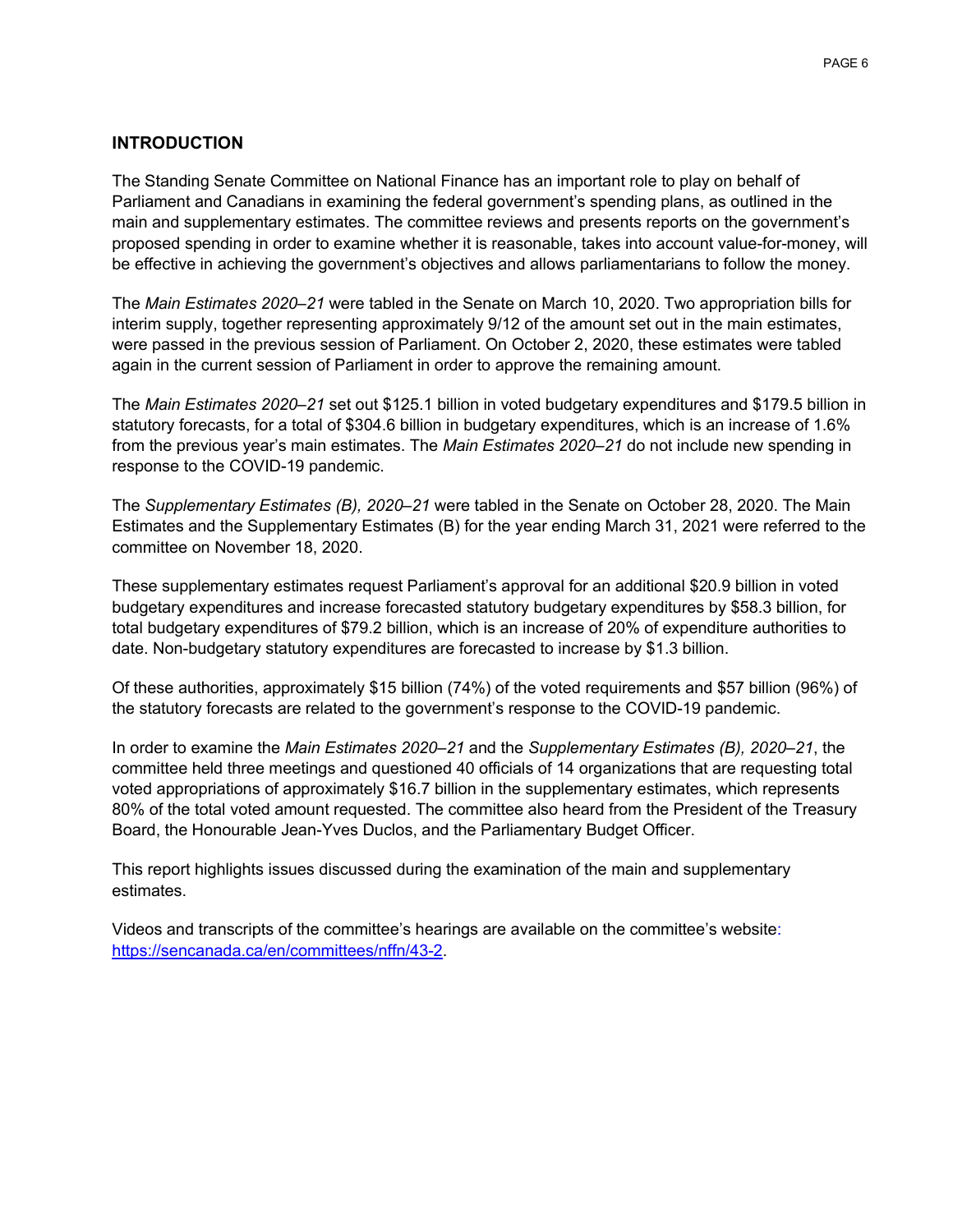### <span id="page-7-0"></span>**1 TREASURY BOARD OF CANADA SECRETARIAT**

The Treasury Board of Canada Secretariat (TBS) supports the Treasury Board in its role as the government's management board: overseeing the operations of the federal government as a whole, providing oversight of the financial management of departments and agencies and acting as the employer of the core public service.

## **Committee Observations**

The federal government has launched a variety of measures to support individuals and businesses through the COVID-19 pandemic, including direct spending, loans and tax deferrals. However, the government is no longer producing a consolidated report on these measures.

To help parliamentarians hold the government to account, the committee strongly encourages the government to prepare clear and consistent monthly reports on the cost and performance of all its COVID-19-related measures.

### **1.1 Estimates Overview**

In the *Main Estimates 2020–21*, the TBS is requesting \$6,006,411,854 in voted expenditures and forecasts \$29,324,931 in statutory expenditures, for a total of \$6,035,736,785, which is a decrease of 15% over the previous year's main estimates.

In the *Supplementary Estimates (B), 2020–21*, the TBS is requesting additional voted appropriations of \$646,612,429 for six items:

- \$585,243,984 for Public Service Insurance plans and programs;
- \$20,000,000 for the Application Modernization Initiative;
- \$19,210,823 compensation adjustments Transfers to departments and agencies for negotiated salary adjustments;
- \$18,988,600 for Phoenix stabilization and HR-to-Pay initiatives;
- \$2,819,022 to settle claims arising from the White Class Action settlement agreements; and
- \$350,000 to complete a wage study on salaries of employees under the Law Practitioner group.

The TBS would also receive net transfers of \$1,923,635. When transfers are included, the TBS is requesting an increase of 15% compared to its total voted authorities to date of \$4,394,104,728.

Forecasted statutory expenditures for the TBS are increasing by \$2,336,531 due to contributions to employee benefit plans. The TBS's total proposed budgetary authorities to date, including voted and statutory expenditures and transfers, are \$5,076,065,155.

# **1.2 Financial Information on COVID-19-related Programs**

The TBS is responsible for preparing the estimates documents and providing policy directions to federal organizations on financial and performance reporting.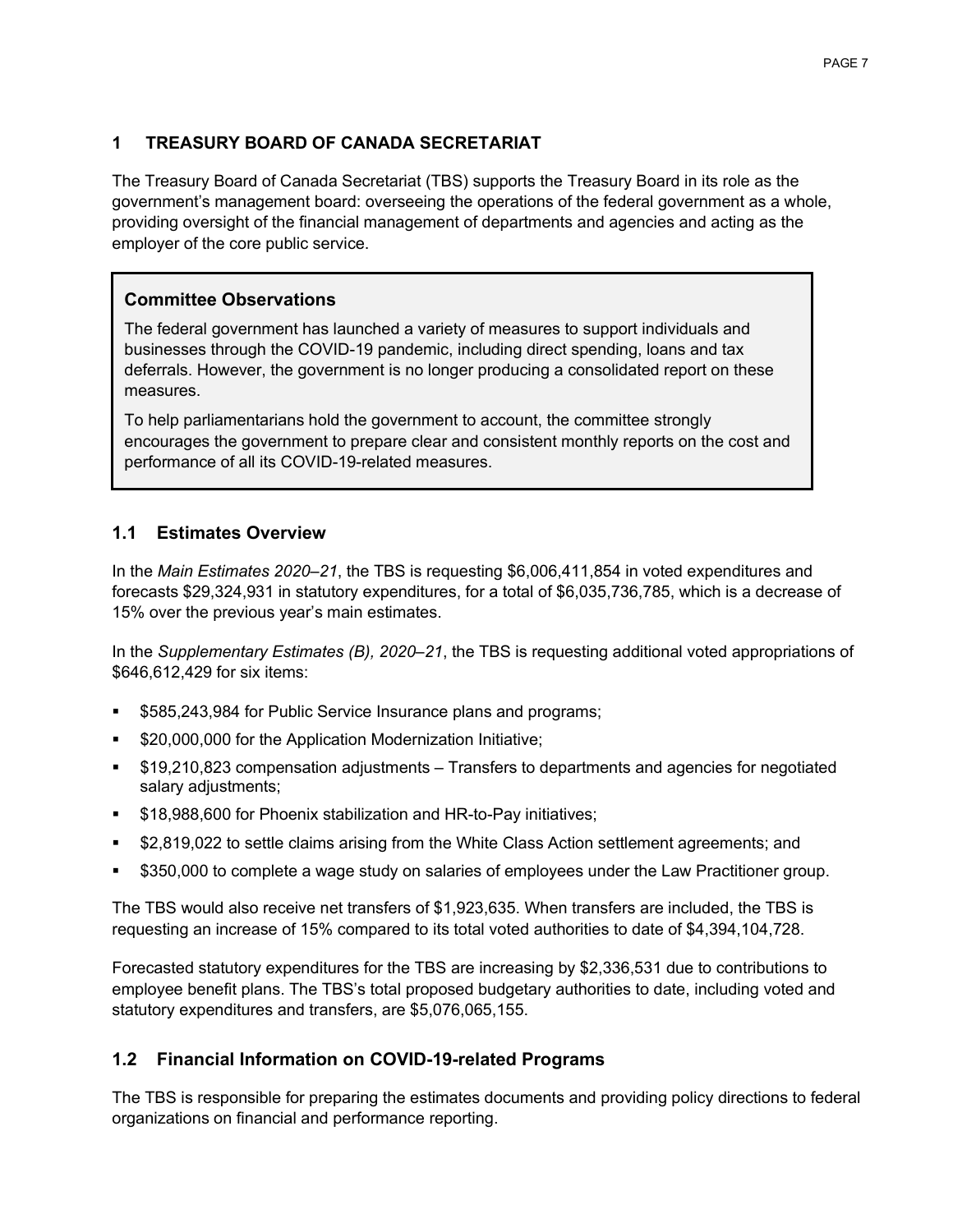The Parliamentary Budget Officer commented that the amount of information publicly available to track the federal government's COVID-19-related spending is lacking, making it extremely difficult for parliamentarians to perform their role in overseeing government spending and holding it to account. He noted that the government is no longer publishing and regularly updating a public document that provides a complete list of all measures announced to date with their cost. There is also no consistency in reporting among organizations on the implementation of these measures. In his opinion, it would not be difficult to prepare such information, because the information is available to the government. His office has developed a monitoring framework to assist parliamentarians in keeping track of all of the government's announcements related to COVID-19.

When asked about the lack of consolidated reporting on COVID-19-related spending programs, the President of the Treasury Board and officials from the TBS pointed out several reasons why some financial information is not included in the supplementary estimates. They said the scope of the estimates is only related to measures requiring parliamentary approval through an appropriation bill, so tax measures or Employment Insurance-related measures are not included. The timing of some spending announcements means they will have to be included in subsequent estimates. Lastly, the accounting methodology differs for spending announcements made in the Fall Economic Statement and the estimates, as the former is prepared using an accrual basis and the estimates are prepared on a modified cash-basis. Officials indicated that some information is included in GC Infobase.

# **1.3 Information Technology Projects**

In the *Supplementary Estimates (B), 2020–21*, the TBS is requesting \$20 million for the Application Modernization Initiative and \$19 million for Phoenix stabilization and HR-to-Pay initiatives.

Officials explained that the funds for application modernization would be transferred to other federal organizations to help them move to state-of-the-art information technologies, such as modern data centres managed by Shared Services Canada or the cloud environment.

They said the funds for pay system stabilization would be used to improve departmental business processes and policies, as well as clean data to ensure a smoother move to the NextGen pay system application. Public Services and Procurement Canada also is requesting funding related to the Phoenix pay system.

# **1.4 Public Sector Insurance**

In the *Supplementary Estimates (B), 2020–21*, the TBS is requesting \$585 million for Public Insurance plans and programs.

Officials committed to providing written information to the committee on the specific programs involved in the funding, any increased costs to employees, whether an evaluation is underway and which disability issues may be addressed.

# **1.5 Diversity**

According to its *2020–21 Departmental Plan*, the TBS is working with departments to increase diversity in the executive levels of the federal public service.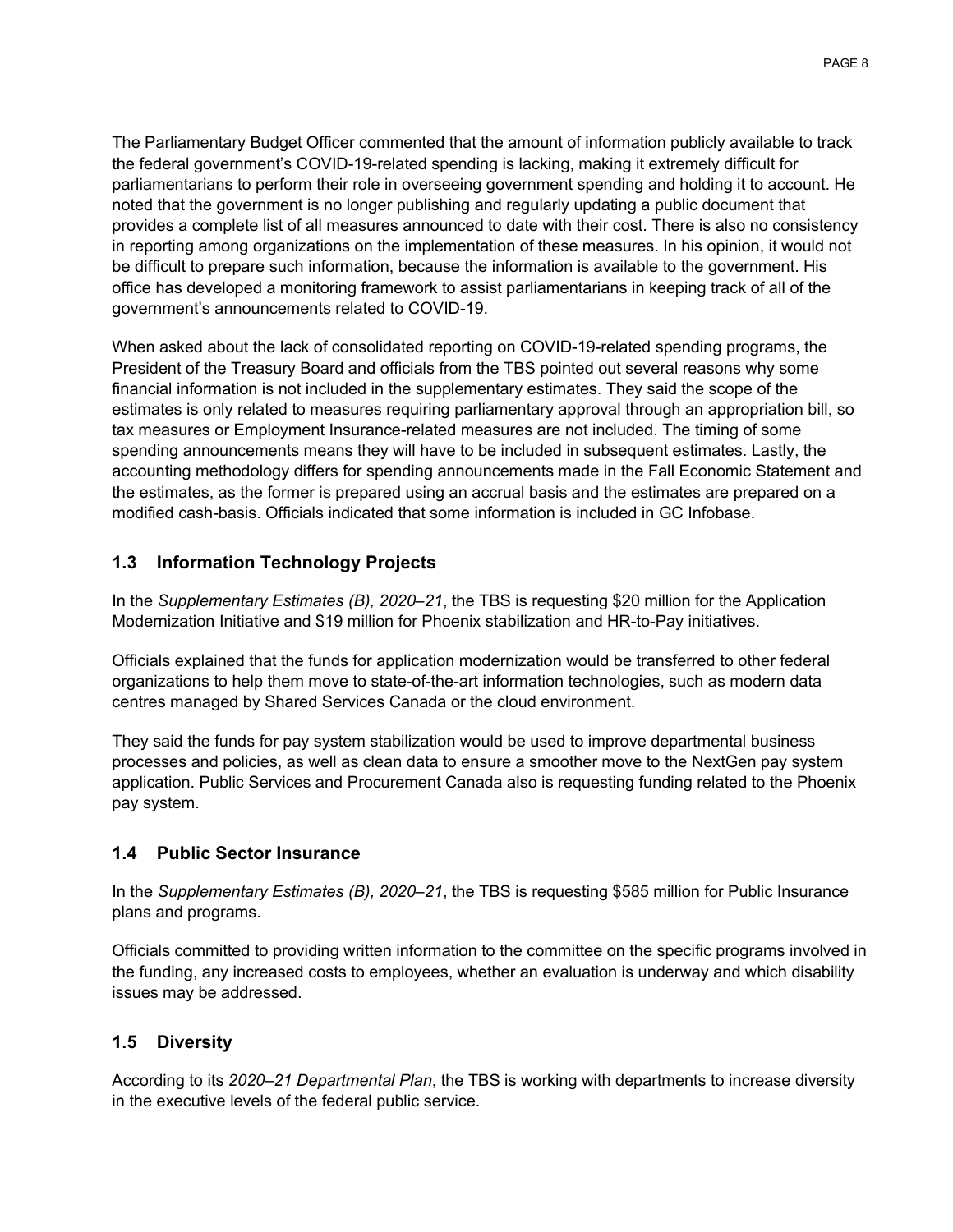Officials noted that the TBS has not yet achieved parity for all employment equity groups, but they believe progress is being made. They said the Clerk of the Privy Council has recently outlined commitments on diversity and inclusion for all deputy ministers, and this will increase representation through promotion and recruitment.

### **1.6 Teleworking**

The President of the Treasury Board noted that the government has greatly increased the ability of public servants to telework during the pandemic, increasing the capacity for remote connections by 72% and increasing teleconference minutes from 1.6 million per day to over 5 million per day.

<span id="page-9-0"></span>When asked about potential savings related to teleworking, particularly with respect to maintaining federal buildings, the Minister also noted the considerable environmental footprint associated with federal buildings. However, he cautioned that the professional and personal circumstances of public servants vary widely, so discussions on the future of telework will have to be adaptive and respectful.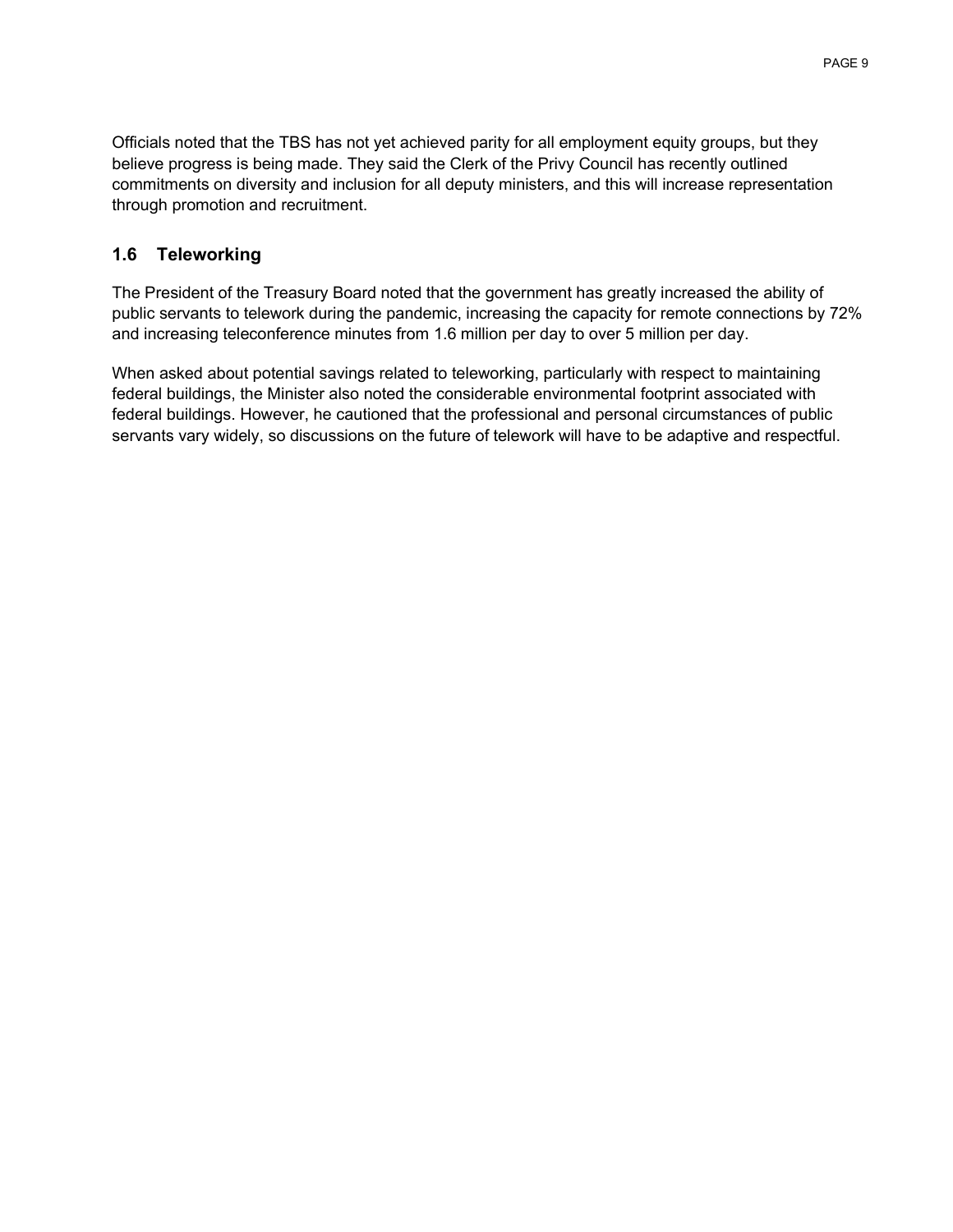# **2 PUBLIC SERVICES AND PROCUREMENT CANADA**

Public Services and Procurement Canada (PSPC) is the federal government's central purchasing agent, real property manager, treasurer, accountant, pay and pension administrator, procurement integrity advisor, and provider of translation services. [1](#page-10-0)

# **Committee Observations**

While Public Services and Procurement Canada has made progress in procuring medical supplies for essential services, in collaboration with other federal departments, the committee encourages the federal government to continue working with provinces and territories to ensure timely access to sufficient medical supplies across Canada.

# **2.1 Estimates Overview**

In the *Main Estimates 2020–21*, PSPC is requesting \$3,903,215,689 in voted expenditures and forecasts \$145,056,330 in statutory expenditures, for a total of \$4,048,272,019, which is a decrease of 4.4% over the previous year's main estimates.

In the *Supplementary Estimates (B), 2020–21*, PSPC is requesting additional voted appropriations of \$720,844,193 for four items:

- \$400,000,000 to provide supplies for the health system (COVID-19);
- \$285,000,000 for the operating and maintenance of the real property portfolio;
- **522,293,043 for the government's pay system; and**
- \$13,551,150 for planning activities to support capital projects;

PSPC would also provide net transfers of \$2,994,737 to other organizations. When transfers are included, PSPC is requesting an increase of 17% compared to its total voted authorities to date of \$4,155,804,874.

Forecasted statutory expenditures for PSPC are increasing by \$100,000,000 primarily due to payments to provide supplies for the health system pursuant to the *Public Health Events of National Concern Payments Act*. PSPC's total proposed budgetary authorities to date, including voted and statutory expenditures and transfers, are \$5,660,337,366.

# **2.2 Procurement of supplies in response to the COVID-19 Pandemic**

In the *Supplementary Estimates (B), 2020–21*, PSPC is requesting voted appropriations of \$400 million to provide supplies for the health system in response to COVID-19 pandemic. This funding would be used to acquire and distribute supplies of key goods and services, such as medical equipment, including personal protective equipment for a broad range of organizations that are involved in the COVID-19 response or provide non-medical essential services to Canadians.

<span id="page-10-0"></span>The legal name of the department, and the name used in the estimates, is the Department of Public Works and Government Services.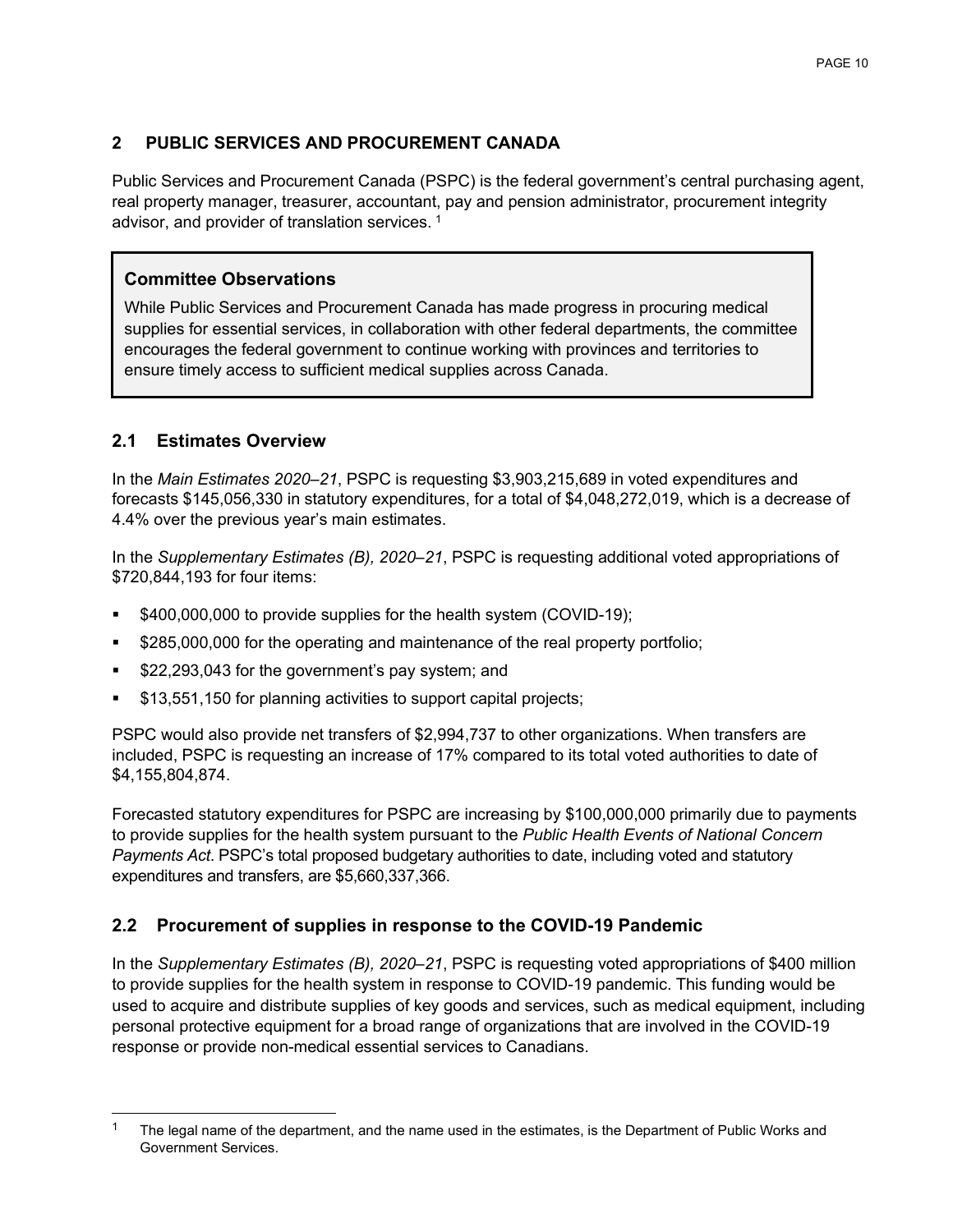Officials from PSPC told the committee that this funding would be used to fund the Essential Services Contingency Reserve. Eligible businesses or organizations in ten essential sectors<sup>[2](#page-11-1)</sup> may apply to receive personal protective equipment and other supplies to address short-term needs. The validity of the need is to be determined in collaboration with other relevant departments. Officials added that most of the requests have been from smaller businesses.

# **2.3 Impact of the COVID-19 pandemic on the Phoenix pay system**

In the *Supplementary Estimates (B), 2020–21*, PSPC is requesting \$22.3 million for the government's Phoenix pay system.

<span id="page-11-0"></span>Officials said that the entire pay operations centre made a successful shift to remote working in March. They maintained that PSPC has managed to reduce the backlog of outstanding cases by over 56% since the peak in January 2018. For high-priority cases, such as transactions related to maternity and disability, officials said PSPC is on track to achieve over 99% of the service standard. In addition, over the last few months, PSPC has continued efforts on pay stabilization. It has also introduced technology solutions to automate some work while allowing compensation advisers to focus on the high-value, more complex work.

<span id="page-11-1"></span><sup>&</sup>lt;sup>2</sup> According to the Guidance on Essential Services and Functions in Canada During the COVID-19 Pandemic, the ten essential sectors are: energy and utilities, information and communication technologies, finance, health, food, water, transportation, safety, government and manufacturing.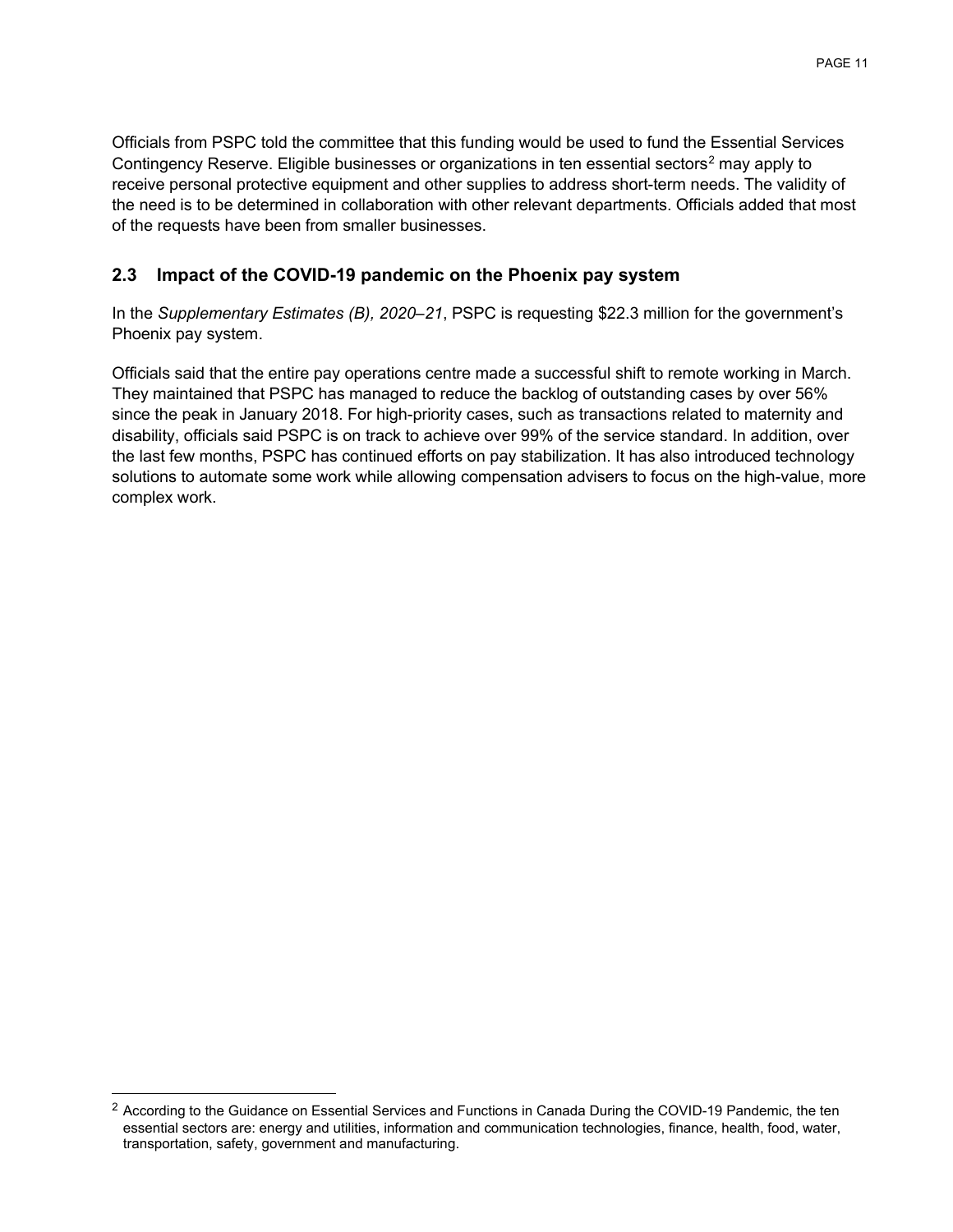# **3 PUBLIC HEALTH AGENCY OF CANADA**

The Public Health Agency of Canada (PHAC) seeks to promote health; prevent and control chronic diseases, infectious diseases and injuries; prepare for and respond to public health emergencies; strengthen intergovernmental collaboration on public health; and facilitate national approaches to public health policy and planning.

### **Committee Observations**

The federal government, in cooperation with provinces and territories, should set out a clear plan of how and where COVID-19 vaccines will be distributed across Canada.

It should also ensure that Canada increases its domestic capacity to develop and produce vaccines, medical countermeasures, medical supplies and personal protective equipment.

### **3.1 Estimates Overview**

In the *Main Estimates 2020–21*, PHAC is requesting \$598,881,408 in voted expenditures and forecast \$42,945,307 in statutory expenditures, for a total of \$641,826,715, which is an increase of 2.6% over the previous year's main estimates.

In the *Supplementary Estimates (B), 2020–21*, PHAC is requesting additional voted appropriations of \$9,251,328,346 for 19 items:

- \$5,378,297,032 for medical research and vaccine developments;
- \$2,202,874,822 to acquire protective gear and medical equipment;
- **\$782,826,667 for medical countermeasures;**
- \$320,133,334 for the Safe Restart Agreement for federal investments in testing, contact tracing and data management;
- \$230,761,435 for border and travel measures and isolation sites;
- \$90,000,000 to strengthen pre-clinical and medical countermeasures in Canada;
- **S89,150,038 for the Sero-Surveillance Consortium;**
- **546,199,588 to support development of a COVID-19 vaccine;**
- **533,982,060 to support Canada's initial response to COVID-19;**
- \$25,000,000 for medical countermeasures for chemical, biological, radiological and nuclear threats, including pandemic influenza's initial response;
- **\$16,700,000 to support Canada's enhanced response to COVID-19;**
- \$8,200,000 to support a safe restart in Indigenous communities;
- \$7,533,544 to boost Canada's capacity to manufacture and deploy a future COVID-19 vaccine;
- \$6,419,812 to secure a domestic supply chain of N95 respirators;
- \$5,301,600 for medical research;
- **53,299,229 for the Kids Help Phone;**
- \$3,000,000 for government advertising programs;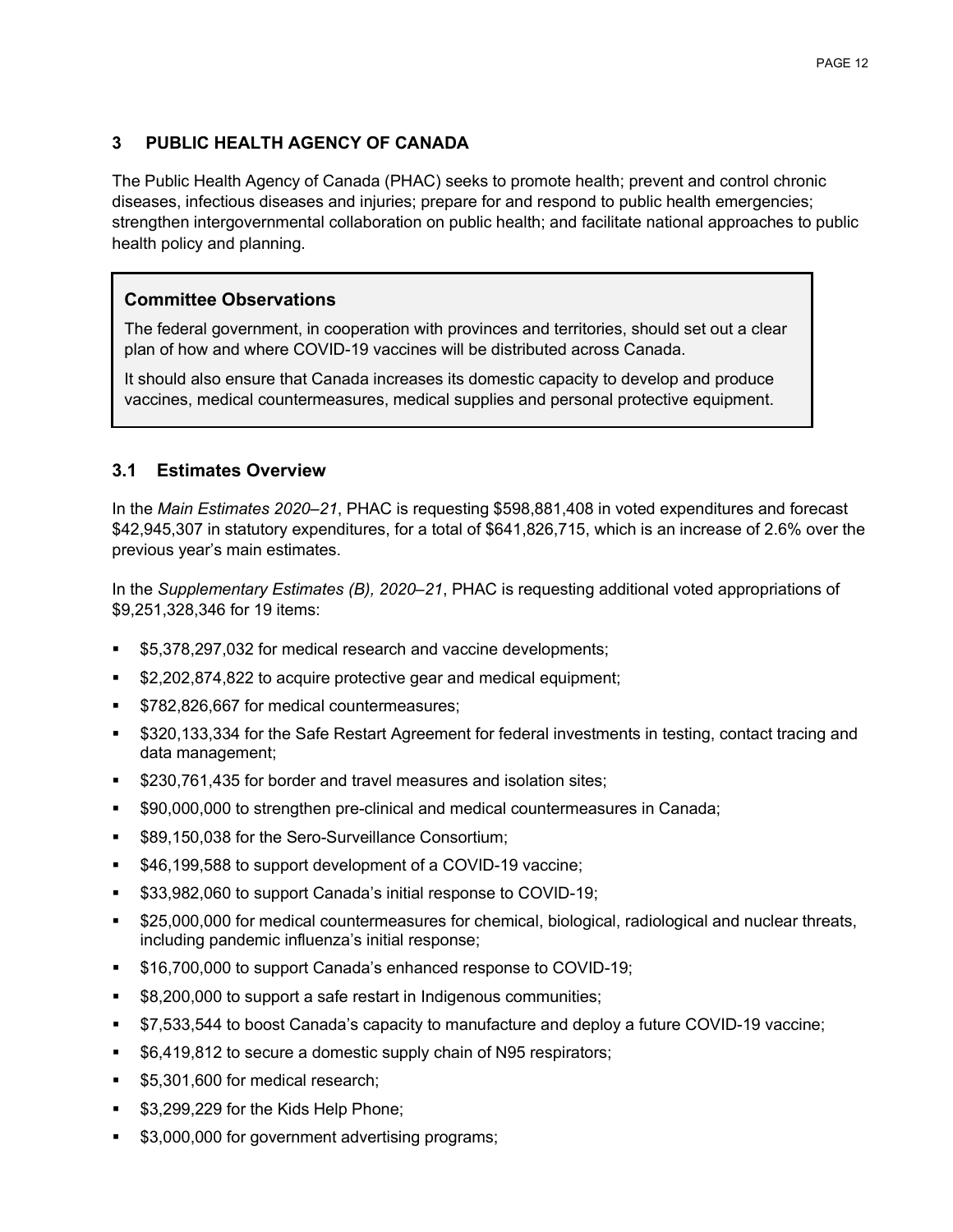- \$1,259,000 for the implementation and sustainability of a pan-Canadian suicide prevention service; and
- **5390,185 for the reinvestment of royalties from intellectual property.**

PHAC would receive net transfers of \$7,971,008. When transfers are included, PHAC is requesting an increase of 1,433% compared to its total voted authorities to date of \$645,986,754.

Forecasted statutory expenditures for PHAC are increasing by \$8,775,451,659 primarily due to several payments pursuant to the *Public Health Events of National Concern Payments Act*:

- \$3,347,025,178 to acquire protective gear and medical equipment;
- \$3,821,702,968 for medical research and vaccine developments;
- \$622,266,666 for the Safe Restart Agreement for federal investments in testing, contact tracing and data management;
- **\$536,473,333 for medical countermeasures;**
- \$298,400,412 to support development of a COVID-19 vaccine; and
- \$278,038,565 for border and travel measures and isolation sites.

PHAC's total proposed budgetary authorities to date, including voted and statutory expenditures and transfers, are \$20,983,183,856.

#### **3.2 Vaccines**

In the *Supplementary Estimates (B), 2020–21*, PHAC is requesting \$5.4 billion and forecasts statutory expenditures of \$3.8 billion for research, development and purchases of vaccines and treatments, including advanced vaccine purchase agreements.

Officials explained that of the \$9 billion in total funding, \$8 billion would be used to purchase vaccine supplies, \$1 billion would support working with international partners on vaccines and \$200 million would be used for purchasing various treatments.

Officials were unable to provide a timeline of when vaccines would be distributed in Canada, as the contracts allow vaccines to be shipped once regulatory approval has been given. They expect vaccine doses to arrive in January and February, with up to seven million doses arriving in the first quarter of 2021. Any excess vaccines would be donated to other countries through COVAX, which is an international initiative to distribute COVID-19 vaccines worldwide. Canada has signed agreements to obtain up to 429 million doses of various vaccines.

Additionally, they noted that the federal government is responsible for coordinating the distribution of vaccines to provinces and territories, which in turn are responsible for managing the vaccination of Canadians.

As the official responsible for the vaccine program was unable to join the meeting, officials committed to providing more details to the committee in writing.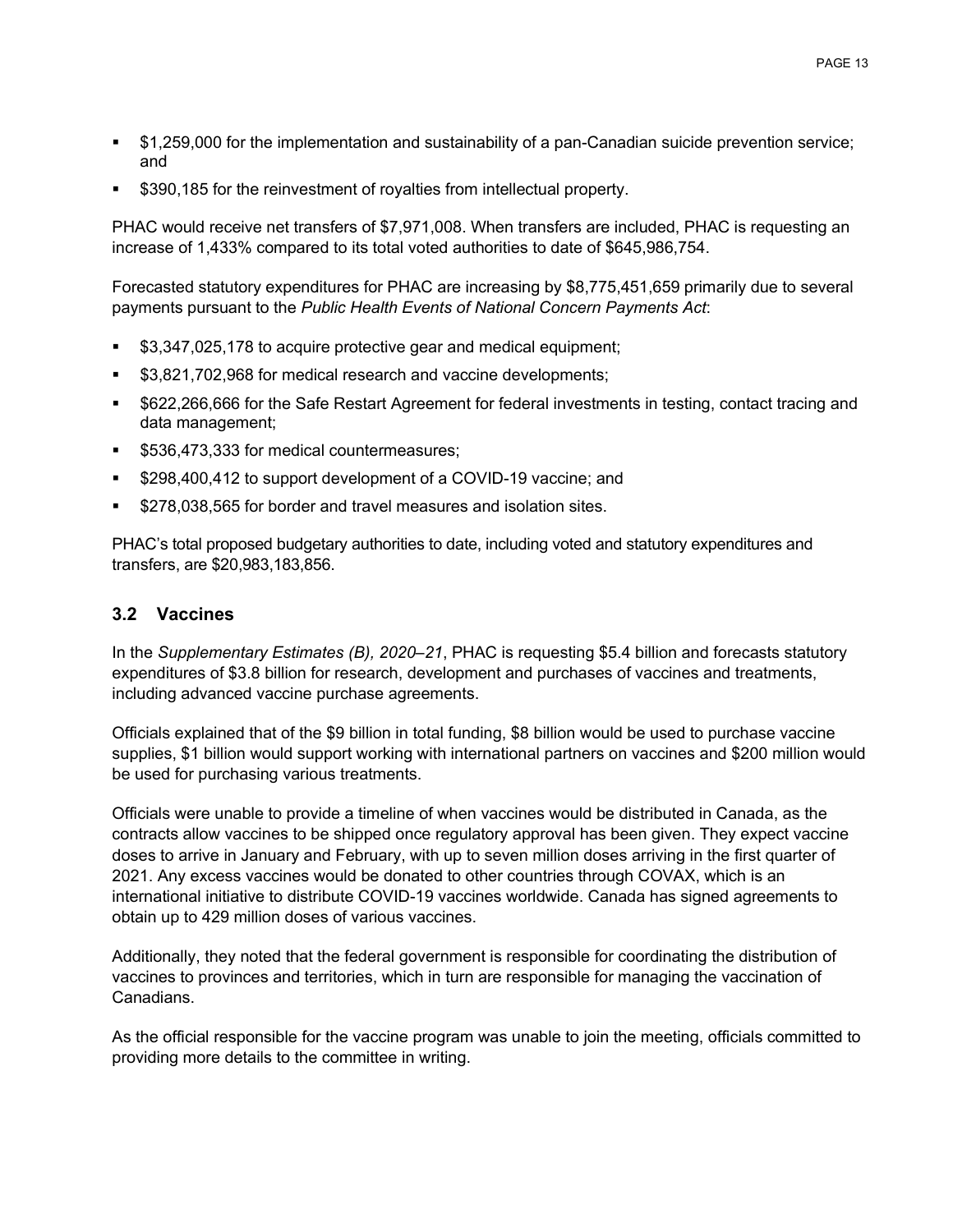#### **3.3 Medical Countermeasures**

In the *Supplementary Estimates (B), 2020–21*, PHAC is requesting \$783 million for medical countermeasures, which involves securing and enhancing domestic biomanufacturing capacity, including for bulk manufacturing, filling of vials and packaging; obtaining a sufficient supply of packaging materials for the COVID-19 vaccine; securing mass vaccination equipment; and building capacity for successful vaccine deployment.

Officials said examples of medical countermeasures include 26,000 doses of a product recently purchased from Eli Lilly, as well as Remdesivir, which is a treatment for COVID-19 developed by Gilead Sciences. Officials are maintaining a funding envelope for potential future purchases. The envelope also includes funding for the packaging, shipping and storage of vaccines.

### **3.4 Medical Supplies and Personal Protective Equipment**

In the *Supplementary Estimates (B), 2020–21*, PHAC is requesting \$2.2 billion and forecasts statutory expenditures of \$3.3 billion to purchase personal protective equipment (PPE), laboratory testing kits, medical supplies and equipment for use in the healthcare sector and in federal government departments and agencies.

PHAC is responsible for acquiring medical supplies and equipment, including PPE, for the National Emergency Strategic Stockpile. Officials said PHAC ordered 2.9 billion pieces of PPE, of which, approximately 1.4 billion pieces have been received.

Officials explained that 80% of the overall allocation will be distributed to provinces and territories on a population-based formula, and then 20% will be held in the emergency stockpile, with a portion of that provided to Indigenous Services Canada to support Indigenous communities.

<span id="page-14-0"></span>With respect to the origins of medial equipment and supplies, officials noted that there is considerable domestic capacity for the production of face shields and respirators, but gloves are mostly imported from China and Malaysia.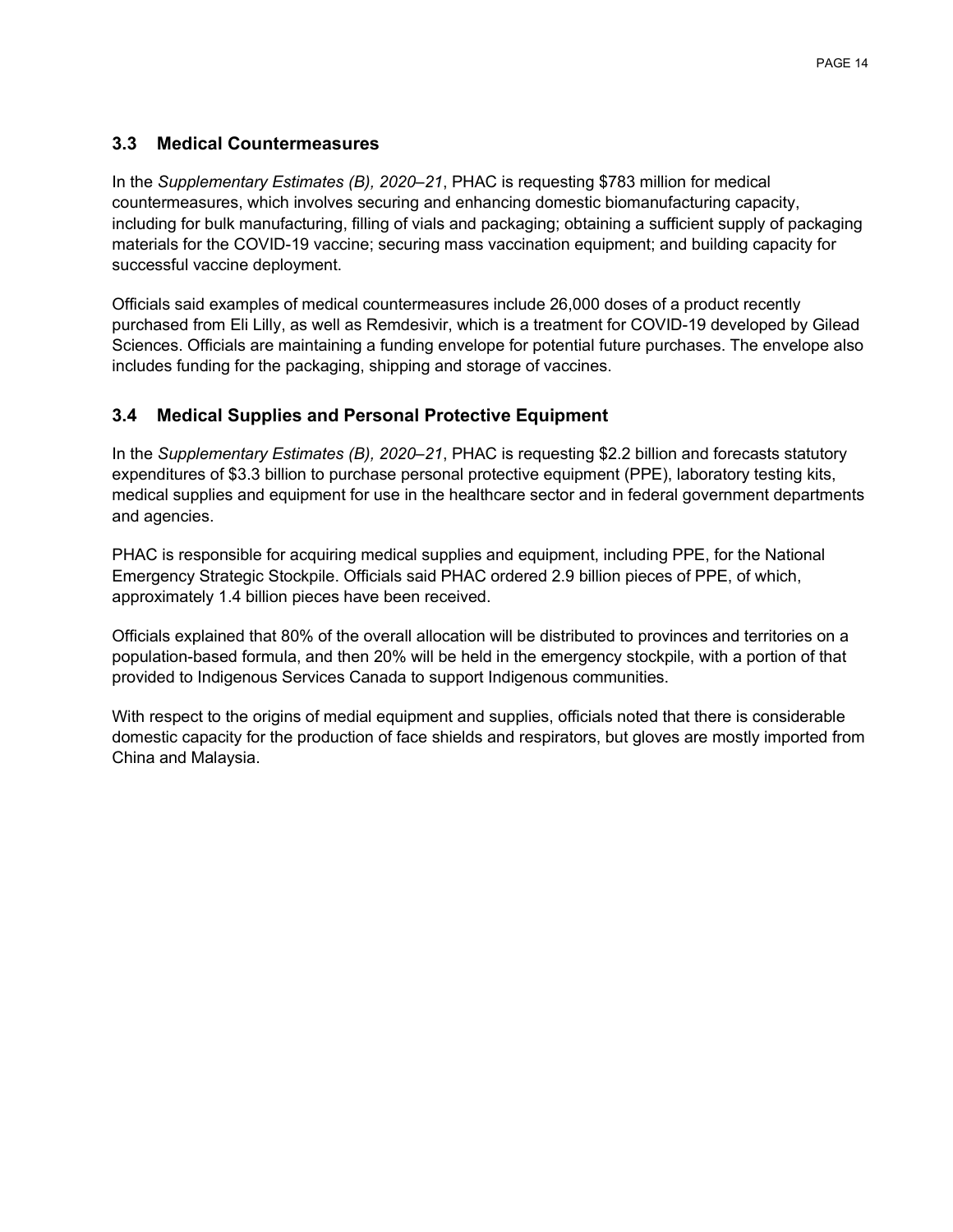### **4 HEALTH CANADA**

Health Canada enforces laws and regulations related to consumer products, tobacco, pest control products, drugs, biologics, medical devices and natural health products. It also supports innovation in the health care system, works to uphold the *Canada Health Act*, and provides information to help Canadians maintain and improve their health.

### **Committee Observations**

Provinces and territories are responsible for developing and maintaining immunization records.

To ensure consistency and accessibility, the committee encourages Health Canada to work with provinces and territories to develop common standards for COVID-19 immunization records.

### **4.1 Estimates Overview**

In the *Main Estimates 2020–21*, Health Canada is requesting \$2,564,846,365 in voted expenditures and forecasts \$162,912,795 in statutory expenditures, for a total of \$2,727,759,160, which is an increase of 8% over the previous year's main estimates.

In the *Supplementary Estimates (B), 2020–21*, Health Canada is requesting additional voted appropriations of \$737,629,508 for four items:

- \$318,942,543 for medical research;
- \$315,051,062 for the Safe Restart Agreement for federal investments in testing, contact tracing and data management;
- \$99,975,267 for drugs, medical devices and virtual care; and
- \$3,660,636 to support Canada's initial response to COVID-19;

Health Canada would also receive net transfers of \$398,836. When transfers are included, Health Canada is requesting an increase of 28% compared to its total voted authorities to date of \$2,614,800,701.

Forecasted statutory expenditures for Health Canada are increasing by \$230,770,492 primarily due to payments for medical research pursuant to the *Public Health Events of National Concern Payments Act*. Health Canada's total proposed budgetary authorities to date, including voted and statutory expenditures and transfers, are \$4,009,065,074.

# **4.2 Virtual Health Care**

In the *Supplementary Estimates (B), 2020–21*, Health Canada is requesting \$100 million to develop and launch virtual care and mental health applications, facilitate access to drugs and medical devices, and sustain operations and coordination.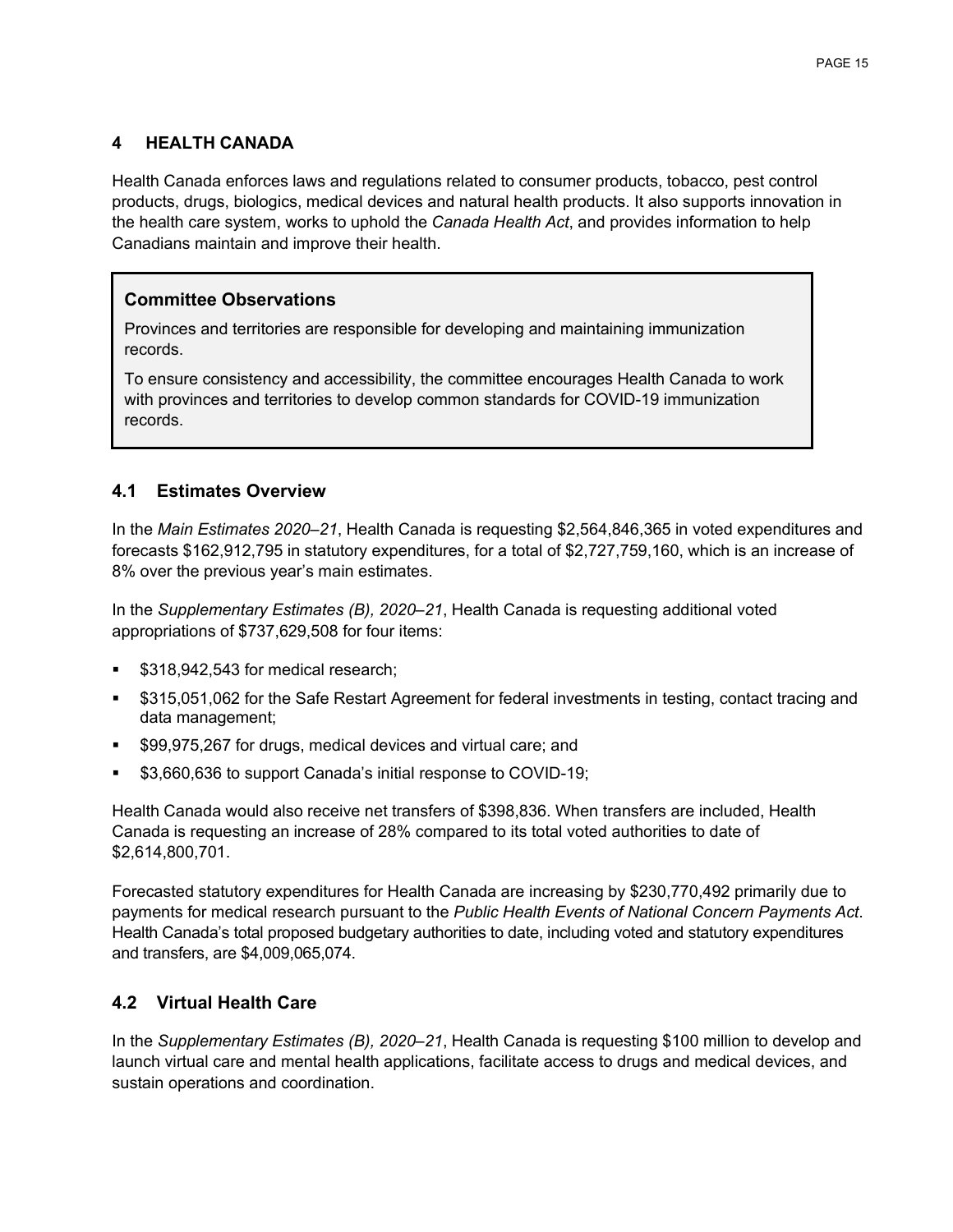According to officials, prior to the pandemic, approximately 5% of interactions with health care providers were conducted over the phone, video conferencing or other virtual means, and now over half of the interactions are conducted in this manner.

Officials said Health Canada is in the process of negotiating bilateral agreements with each of the provinces and territories to help them accelerate this shift, for example, by putting in place more platforms that support secure video conferencing and messaging, enabling patients to access their test results online, and allowing providers to monitor patients remotely.

The officials indicated they are working with the Centre for Digital Health Evaluation at the University of Toronto, as well as provinces and territories, to create an evaluation framework that would examine how this shift impacts patient care and the sustainability of funding for the health care system.

### **4.3 Immunization Registry**

When asked about the possibility of a national registry of immunization for COVID-19 vaccinations, officials were unable to provide details at the meeting and committed to provide a response in writing, including the role of the Canadian Institute of Health Information.

# **4.4 COVID Alert App**

In the *Supplementary Estimates (B), 2020–21*, the Privy Council Office is requesting to transfer \$10 million to Health Canada for a marketing and advertising campaign for the Government of Canada's COVID Alert app.

<span id="page-16-0"></span>The committee is aware of challenges with the app. In a written follow-up to the hearing, Health Canada indicated that eight provinces and one territory are participating in the program. Since its launch, more than 5.5 million Canadians have downloaded the app.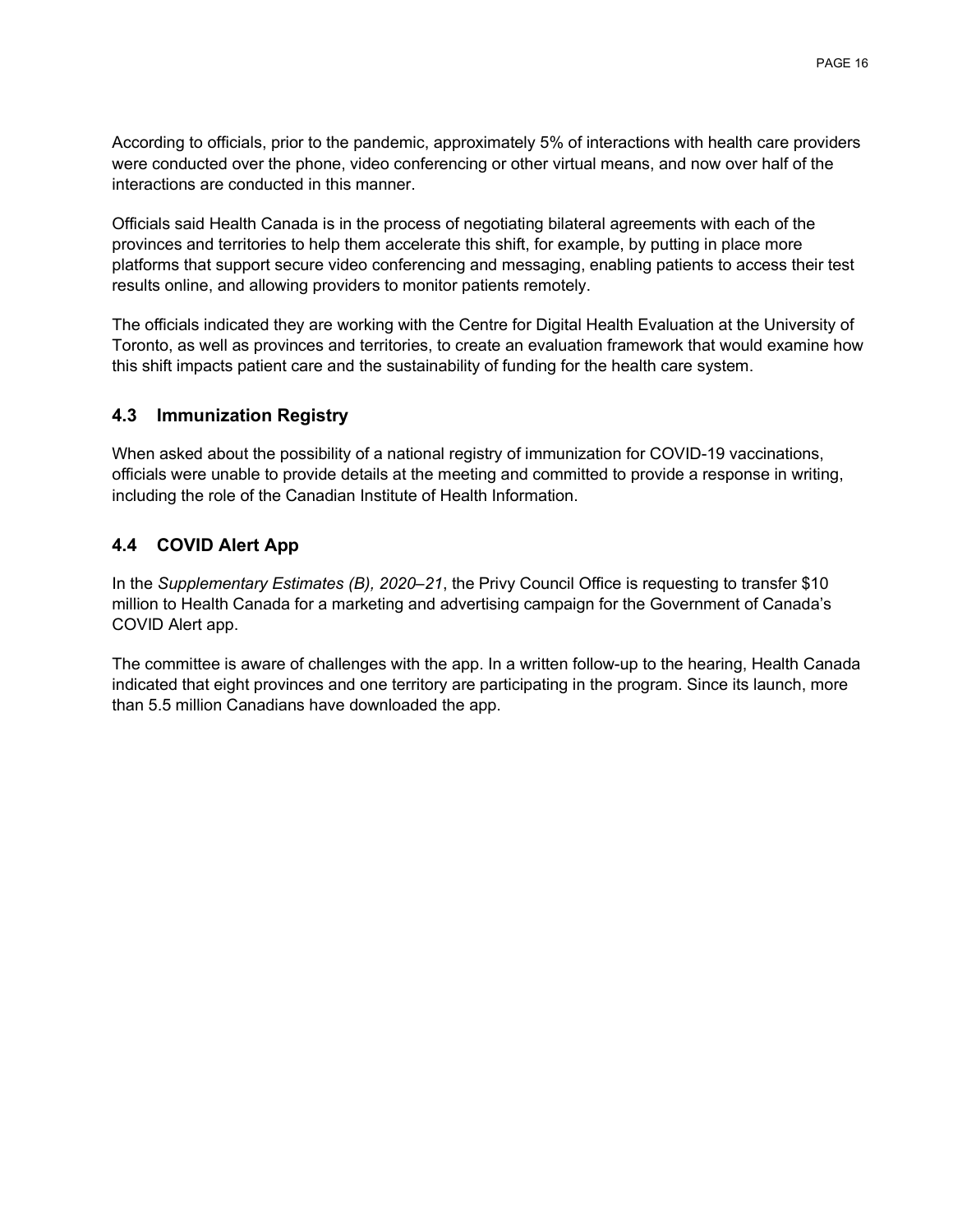### **5 EMPLOYMENT AND SOCIAL DEVELOPMENT CANADA**

Employment and Social Development Canada (ESDC) manages income security payments to seniors and unemployed workers, financial assistance to post-secondary students, and payments to parents of young children. It also oversees federal labour regulatory responsibilities and funds labour market and social development projects.

### **Committee Observations**

Employment and Social Development Canada has launched consultations on new national standards for accommodations for temporary foreign workers in the agriculture sector.

To help producers prepare and to protect workers, the committee believes these standards should be in place by February 28, 2021.

#### **5.1 Estimates Overview**

In the *Main Estimates 2020–21*, ESDC is requesting \$3,824,703,233 in voted budgetary expenditures and forecasts \$64,817,042,155 in statutory budgetary expenditures, for a total of \$68,641,745,388, which is an increase of 6% over the previous year's main estimates. It also forecasts \$1,017,492,886 in statutory non-budgetary expenditures.

In the *Supplementary Estimates (B), 2020–21*, ESDC is requesting additional voted appropriations of \$47,964,670 for eight items:

- \$23,454,022 for retroactive compensation;
- \$12,473,190 for personal support worker training and measures to address labour shortages in long-term and home care;
- \$6,934,442 to address the outbreak of COVID-19 among temporary foreign workers on farms;
- \$1,780,515 for investments in early learning and child care;
- \$1,292,875 for Benefits Delivery Modernization;
- \$1,200,000 for government advertising programs;
- \$446,688 to support business resumption for federally regulated employers; and
- **5382,938 for Reaching Home: Canada's Homelessness Strategy.**

ESDC would also receive net transfers of \$7,776,917. When transfers are included, ESDC is requesting an increase of 1.4% compared to its total voted authorities to date of \$4,047,686,934.

Forecasted budgetary statutory expenditures for ESDC are increasing by \$31,332,105,874 primarily due to payments for the Canada Emergency Response Benefit (CERB). It is also forecasting an increase of \$1,227,608,108 in non-budgetary statutory expenditures. ESDC's total proposed budgetary authorities to date, including voted and statutory expenditures and transfers, are \$170,205,683,691.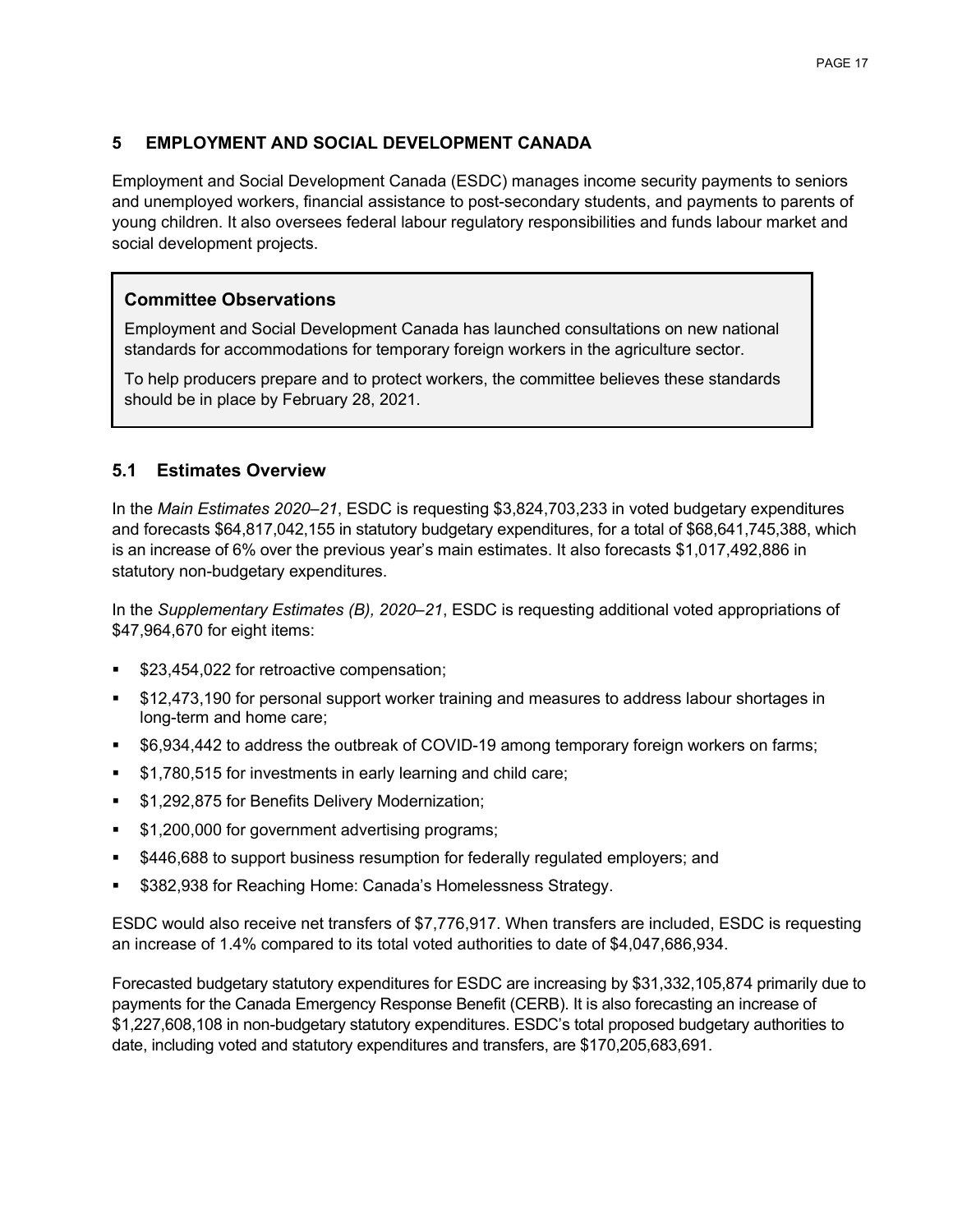## **5.2 Temporary Foreign Workers**

In the *Supplementary Estimates (B), 2020–21*, ESDC is requesting \$6.9 million and forecasts statutory expenditures of \$15.5 million to increase protections for temporary foreign workers and address COVID-19 outbreaks on farms.

Officials informed the committee that ESDC has put in place new regulations to require employers to respect quarantine and self-isolation rules. The regulations would also require employers to give workers access to information about the new rules. ESDC has increased the number of inspections to ensure the regulations are being followed. Additionally, it has provided funding to help employers address housing issues and launched consultations on new national standards for accommodations for foreign workers in the agriculture sector. However, officials were unable to provide a timeline for when those standards might be in place.

### **5.3 Opportunities Fund for Persons with Disabilities**

In the *Supplementary Estimates (B), 2020–21*, ESDC is requesting \$1.2 million for an advertising program to inform seniors of available services and to promote the hiring of persons with disabilities.

<span id="page-18-0"></span>Officials explained that there has also been a temporary increase to the Opportunities Fund for Persons with Disabilities, through which community-based organizations work to increase employability and provide other supports to persons with disabilities. Officials acknowledged that persons with disabilities face additional challenges in the context of COVID-19.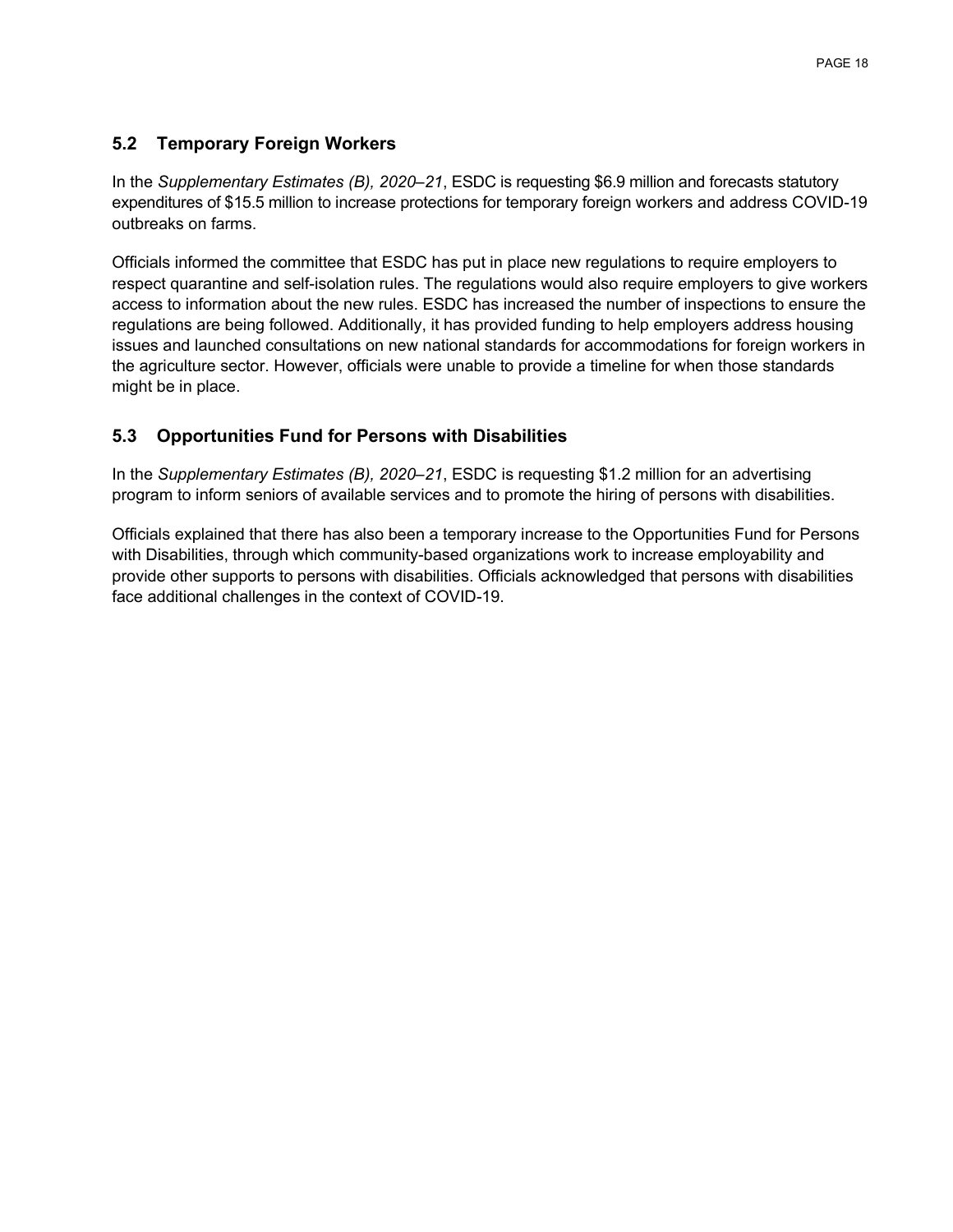## **6 INDIGENOUS SERVICES CANADA**

Similar to provinces and territories, Indigenous Services Canada (ISC) has the responsibility to provide First Nations, Inuit and Métis with various services, including primary health care, education, water and wastewater systems, housing, community infrastructure, social programs, and emergency management.

#### **Committee Observations**

The *National Advisory Committee on Immunization* recommended that high-risk groups, such as Indigenous populations, be given priority in receiving COVID-19 vaccines.

The committee urges Indigenous Services Canada to recognize its health care responsibilities and ensure the speedy deployment of COVID-19 vaccines to Indigenous communities, as their communities are at disproportionate risk of disastrous public health outcomes from the pandemic.

#### **6.1 Estimates Overview**

In the *Main Estimates 2020–21*, ISC is requesting \$12,697,594,699 in voted expenditures and forecasts \$114,606,336 in statutory expenditures, for a total of \$12,812,201,035, which is an increase of 4.4% over the previous year's main estimates.

In the *Supplementary Estimates (B), 2020–21*, ISC is requesting additional voted appropriations of \$1,001,422,934 for 15 items:

- \$298,300,000 to support Indigenous businesses (COVID-19);
- \$255,755,484 for Non-Insured Health Benefits for First Nations and Inuit;
- \$240,905,512 for Child and Family Services;
- **574,719,024 for the continued implementation of Jordan's Principle;**
- \$46,669,804 to co-develop a new and more holistic long-term care strategy with First Nations and Inuit partners while supporting existing long-term care services;
- \$39,200,000 for the Income Assistance Program (Budget 2019);
- **\$15,879,000 to support students and youth (COVID-19);**
- \$8,100,000 to support a safe restart in Indigenous communities (COVID-19);
- \$7,236,222 for Income Assistance (COVID-19);
- \$7,004,351 for the removal of the 1951 cut-off which will eliminate sex-based inequities in Indian status registration;
- \$2,301,510 for First Nations health facilities;
- \$1,540,372 to promote access to public transportation following Greyhound Canada's 2018 service reductions;
- \$1,515,713 for the Matrimonial Real Property Implementation Support Program (Budget 2019);
- \$1,170,000 for government advertising programs; and
- \$1,125,942 to increase the participation of Inuit firms in the bidding process for government contracts and business opportunities in the Nunavut Settlement Area;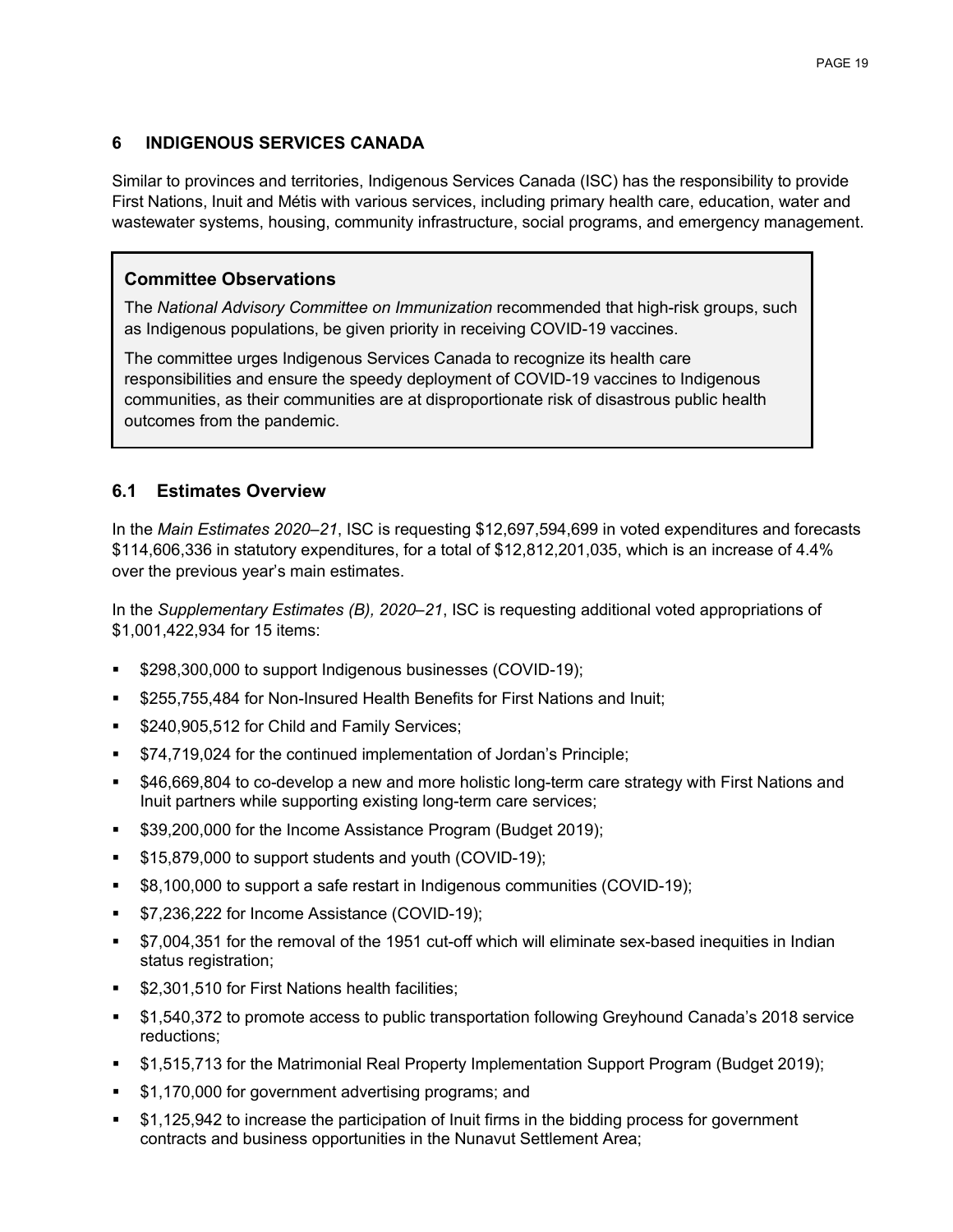ISC would also provide net transfers of \$1,035,559 to other organizations. When transfers are included, ISC is requesting an increase of 7.4% compared to its total voted authorities to date of \$13,492,383,465.

Forecasted statutory expenditures for ISC are increasing by \$783,593,740 primarily due to payments pursuant to the *Public Health Events of National Concern Payments Act*. ISC's total proposed budgetary authorities to date, including voted and statutory expenditures and transfers, are \$16,341,519,178.

### **6.2 Non-Insured Health Benefits and COVID-19 Immunization in Indigenous Communities**

In the *Supplementary Estimates (B), 2020–21*, ISC is requesting \$256 million for Non-Insured Health Benefits for First Nations and Inuit. The Non-Insured Health Benefits (NIHB) program provides eligible First Nations and Inuit clients with coverage for a range of health benefits that are not covered through other social programs, private insurance plans, and provincial or territorial health insurance.

Officials from ISC told the committee that while administration of the NIHB program has become virtual due to the COVID-19 pandemic, there have been no backlogs or interruptions in terms of service delivery. In fact, ISC has continued to work with Indigenous partners to identify gaps and expand program service delivery responsibilities.

Officials commented that while no funds are specifically budgeted for vaccine distribution in the *Supplementary Estimates (B), 2020–21*, ISC has been working on vaccine planning and deployment with Indigenous partners and the Public Health Agency of Canada. They acknowledged that the National Advisory Committee on Immunization recommended that Indigenous populations, including rural and remote communities, should be prioritized for vaccination. Officials noted that discussions are underway, and more details will be announced in the near future.

# **6.3 Safe Restart in Indigenous Communities**

In the *Supplementary Estimates (B), 2020–21*, ISC is requesting additional voted appropriations for various measures in response to the COVID-19 pandemic, including \$298 million to support Indigenous businesses, \$16 million to support students and youth, \$8 million to support a safe restart in Indigenous communities and \$7 million for Income Assistance.

Officials added that the *Supplementary Estimates (B), 2020–21* also listed \$783 million in statutory authorities, including \$305 million for the Indigenous Community Support Fund, \$237 million to support a safe restart, \$90 million to support students and youth, \$82.5 million for mental wellness support and \$75 million for Indigenous businesses. The safe restart funding includes \$100 million for education and \$25.9 million for post-secondary institutions. All these funds are expected to be spent before the end of the fiscal year.

#### **6.4 The Elimination of Boil Water Advisories in Indigenous Communities**

Officials from ISC told the committee that as of June 30, 2020, the federal government had invested over \$1.65 billion to support 626 projects related to drinking water systems in Indigenous communities and 348 projects have been completed. To date, 96 long-term boil water advisories have been lifted while 168 short-term advisories have been prevented from becoming long term.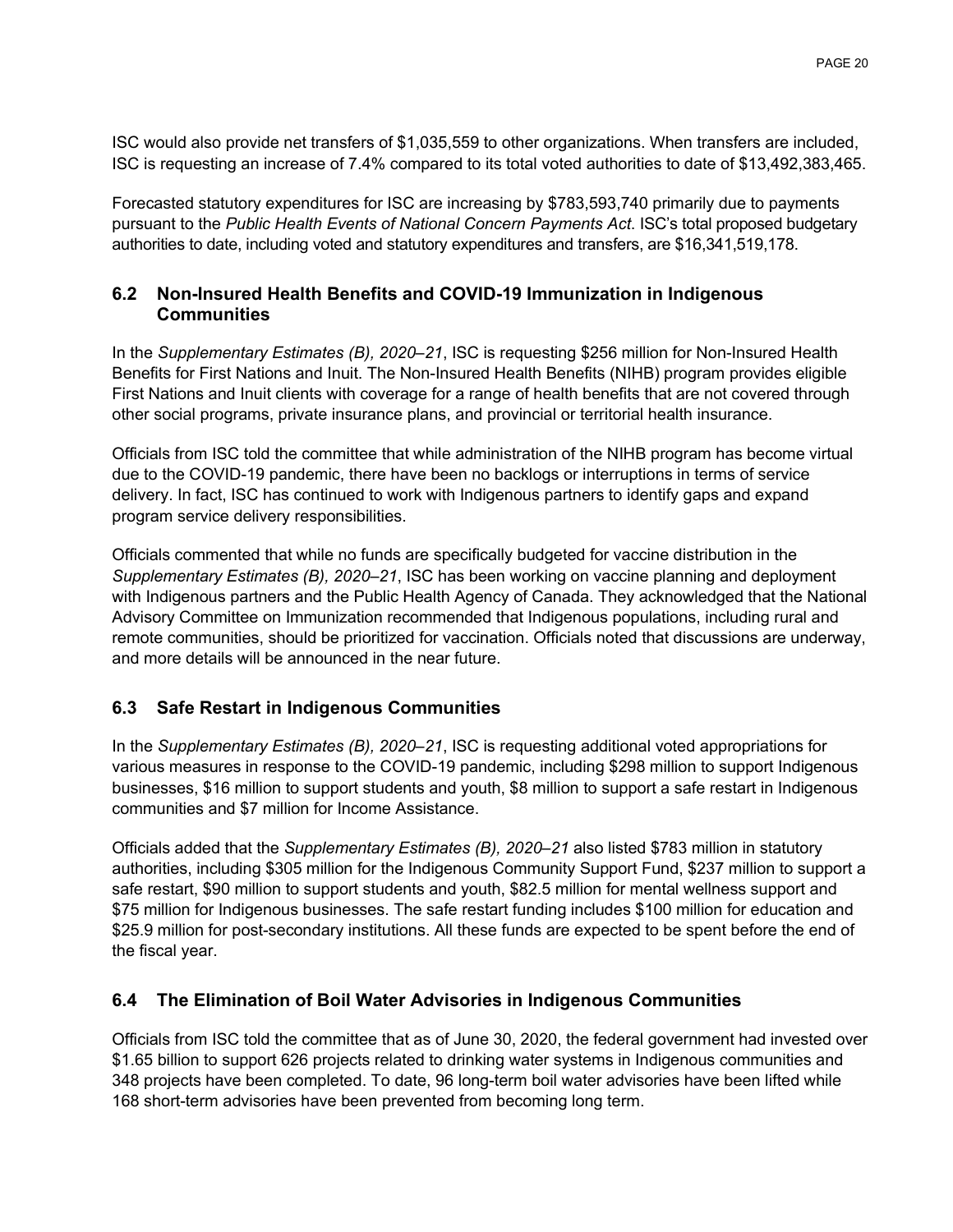<span id="page-21-0"></span>Officials added that while the pandemic has prevented them from accelerating these projects, they have continued to work closely with First Nations communities to make progress, noting that this year, the department has \$737 million in authorities to continue work on this issue.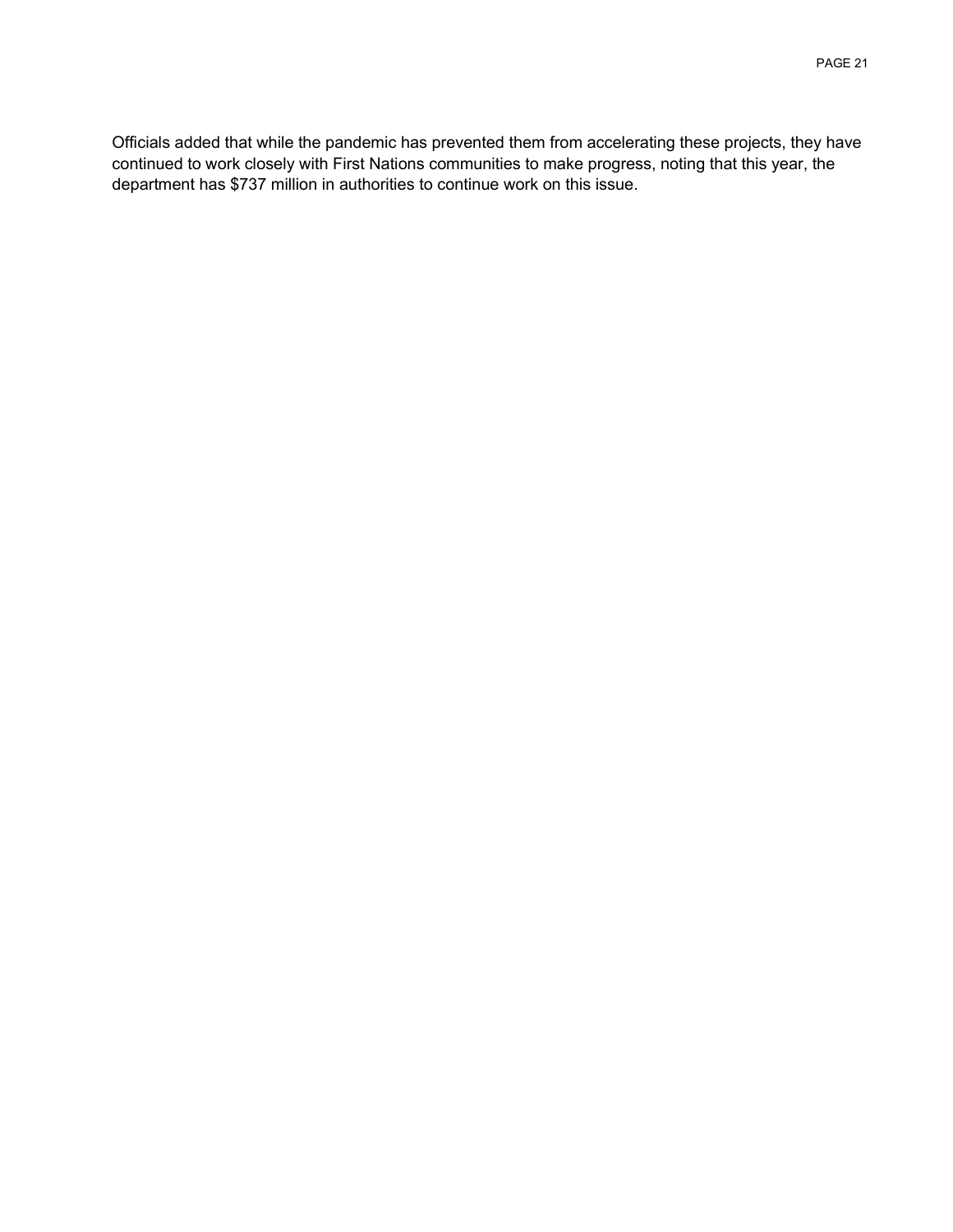### **7 DEPARTMENT OF FINANCE CANADA**

The Department of Finance Canada develops the overall financial framework in which federal spending takes place and prepares the budget. It provides policy advice on taxation, the financial sector, and international trade and finance. It also manages the federal government's major transfers to provinces and territories.

### **Committee Observations**

Through the Safe Restart Agreement and the Safe Return to Class Fund, the federal government is transferring almost \$15 billion to provinces and territories.

The federal, provincial, territorial, municipal and Indigenous governments should work together to share best practices and determine whether the objectives of the funding have been achieved.

### **7.1 Estimates Overview**

In the *Main Estimates 2020–21*, Finance Canada is requesting \$105,471,318 in voted budgetary expenditures and forecasts \$99,419,591,638 in statutory budgetary expenditures, for a total of \$99,525,062,956, which is an increase of 0.6% over the previous year's main estimates. It is also forecasting \$50,200,000 in non-budgetary statutory expenditures.

In the *Supplementary Estimates (B), 2020–21*, Finance Canada is requesting additional voted appropriations of \$3,285,675,953 for nine items:

- \$1,000,000,000 for the Safe Return to Class Fund;
- \$1,000,000,000 for the Province of Alberta's clean-up of inactive oil and gas wells;
- **S700,000,000 for the Safe Restart Agreement;**
- **5461,000,011 for the Essential Workers Support Fund;**
- \$109,888,000 for the 2020 Hibernia Dividend Backed Annuity Agreement Payment;
- \$11,355,500 for Indigenous Engagement on the Trans Mountain Expansion Project and the Associated Participant Funding Program;
- \$1,379,955 to develop insurance-based strategies for addressing broader natural disaster protection gaps;
- \$1,220,692 to develop options for a secure financial data framework; and
- \$831,795 to maintain integrity of housing finance operations to support housing market analysis, policy and contingency planning.

Finance Canada would also receive net transfers of \$12,000,000. When transfers are included, Finance Canada is requesting an increase of 2,574% compared to its total voted authorities to date of \$128,119,761.

Forecasted budgetary statutory expenditures for Finance Canada are increasing by \$13,350,400,884 primarily due to payments for the Safe Restart Agreement and the COVID-19 Essential Workers Support Fund. Forecasted non-budgetary statutory expenditures are increasing by \$250,200,000. Finance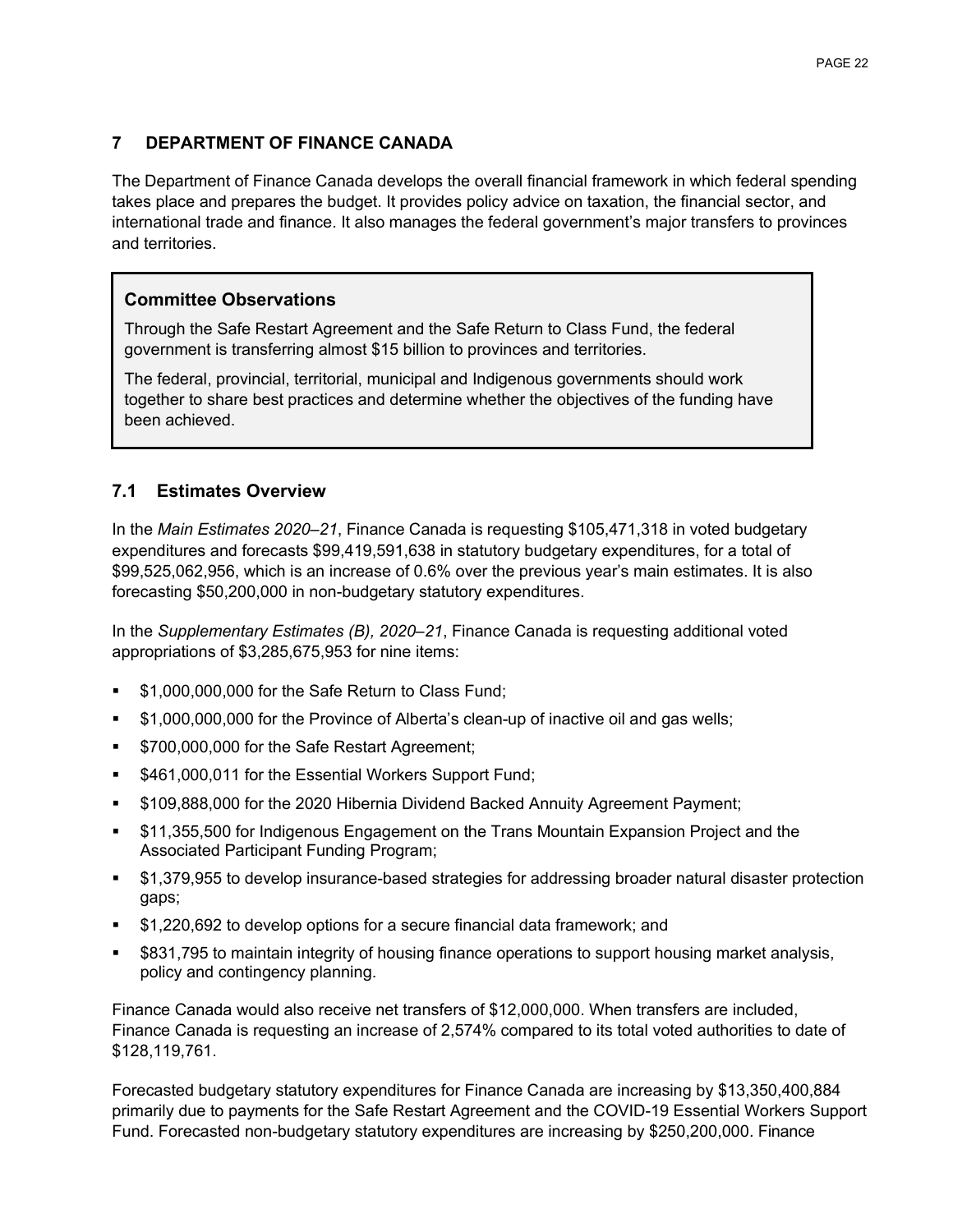Canada's total proposed budgetary authorities to date, including voted and statutory expenditures and transfers, are \$117,725,788,236.

### **7.2 Safe Restart Agreement**

On 16 July 2020, the Prime Minister announced a Safe Restart Agreement with provinces and territories that would provide more than \$19 billion for seven priority areas to safely restart their economies. In the *Supplementary Estimates (B), 2020–21*, Finance Canada is requesting \$700 million and forecasts \$12.3 billion in statutory expenditures for the agreement.

Officials explained that of the announced \$19 billion, approximately \$12.9 billion would be transferred to provinces and territories. The remainder of the funding is for federal activities that would provide support to provinces and territories. For example, some of the funding would go to PHAC and Health Canada, and some of it would support the sick leave benefit provided by ESDC.

Officials said it is up to the provinces and territories to deliver the funding in accordance with the agreements that they made with the federal government. Officials hope provinces and territories will honour the agreements.

# **7.3 Safe Return to Class**

In the *Supplementary Estimates (B), 2020–21*, Finance Canada is requesting \$1 billion for the Safe Return to Class Fund to help provinces and territories cover the costs of adapting the education sector to ensure a safe return to class, including adapted learning spaces, improved air ventilation, increased hand sanitation and hygiene, and purchases of personal protective equipment and cleaning supplies.

Officials noted that similar to other transfers, this is a block transfer; it is up to the provinces and territories to allocate the funding amongst their different priorities. Officials anticipate that as part of the agreements, the premiers will write to the Prime Minister to report on how they have spent the funding.

# **7.4 Essential Workers**

On 7 May 2020, the Prime Minister announced up to \$3 billion to support increases in the wages of lowincome essential workers. In the *Supplementary Estimates (B), 2020–21*, Finance Canada is requesting \$461 million for the Essential Workers Support Fund, which would share costs with provinces and territories for a temporary top-up to the salaries of workers deemed essential in the fight against COVID-19.

Officials noted that \$2.5 billion has already been provided to provinces and territories to support essential workers. They said provinces and territories are responsible for the design and delivery of their essential worker wage-support programs and for defining who is an essential worker, which varies in each jurisdiction.

#### **7.5 Inactive and Orphan Oil and Gas Wells**

On 17 April 2020, the Prime Minister announced up to \$1.72 billion for the governments of Alberta, Saskatchewan and British Columbia to clean up orphan and/or inactive oil and gas wells. In the *Supplementary Estimates (B), 2020–21*, Finance Canada is requesting \$1 billion for the Province of Alberta's clean-up of inactive oil and gas wells.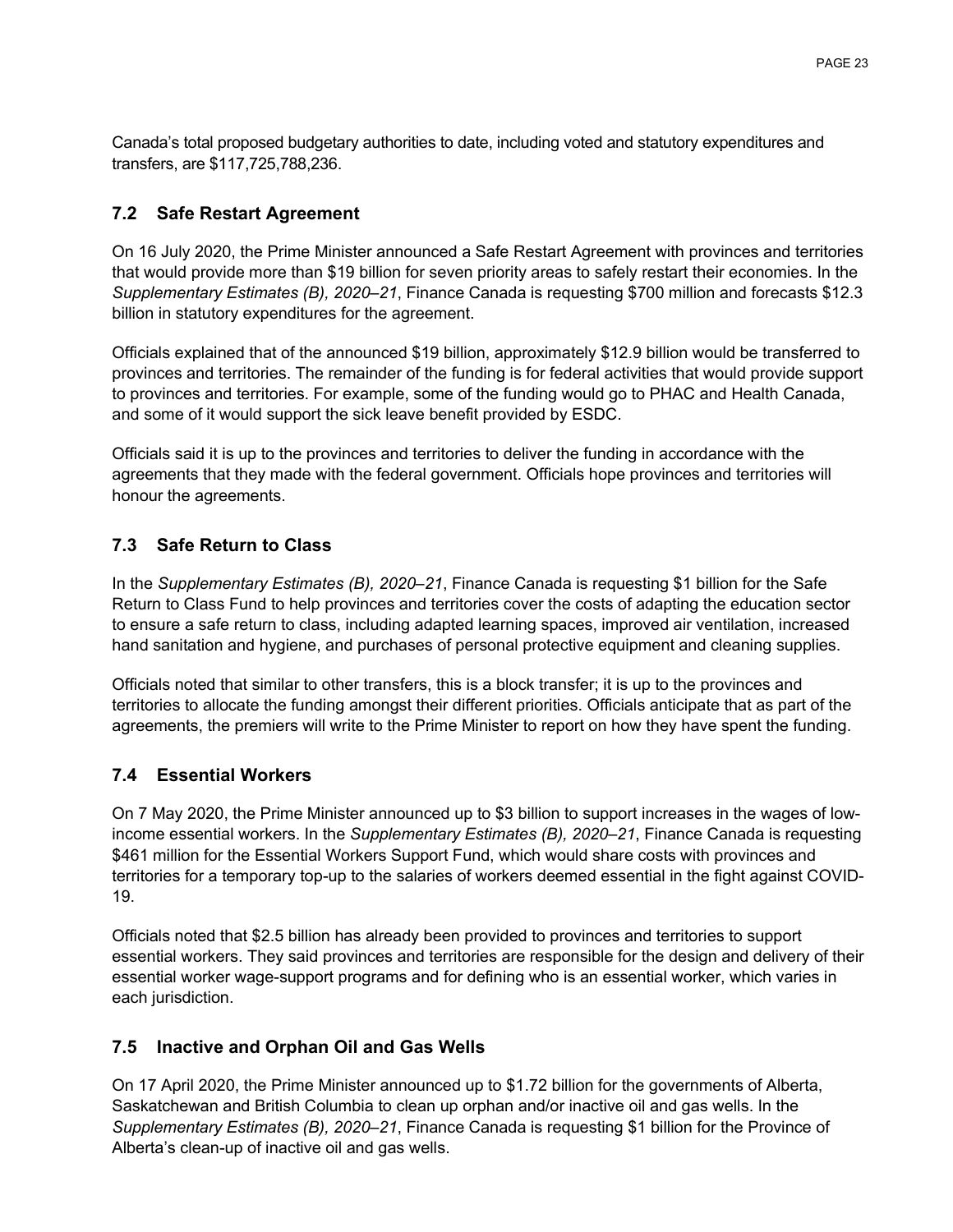Officials informed the committee that funding had already been provided to British Columbia and Saskatchewan for this purpose. They said that there are approximately 4,700 orphan wells in Alberta, 600 in Saskatchewan and 350 in British Columbia. With respect to inactive wells, there are approximately 91,000 in Alberta, 36,000 in Saskatchewan and 12,000 in British Columbia.

Officials were unable to specify the number of wells that would be cleaned up with the funding because each provincial government, and the Alberta Orphan Well Association, has its own program with different metrics.

<span id="page-24-0"></span>With respect to the concern of energy companies not paying taxes owed to rural municipalities, officials responded that one of the conditions included in the agreement with the Province of Alberta is that the municipalities affected by the wells must agree to the clean-up process.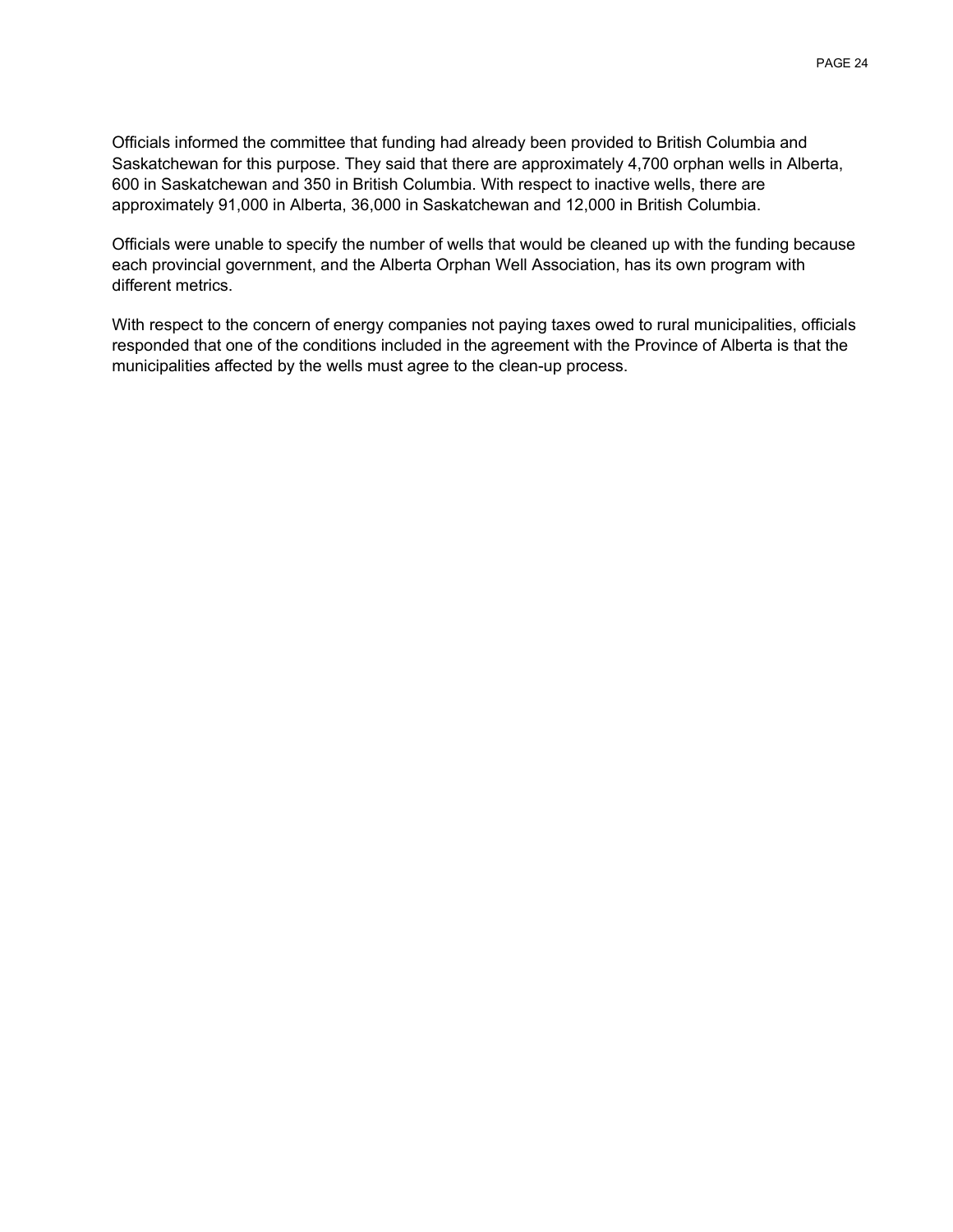## **8 TRANSPORT CANADA**

Transport Canada promotes the safety, security, efficiency and environmental responsibility of air, marine, rail and road transportation in Canada, as well as the safety of the transportation of dangerous goods.

### **Committee Observations**

Due to Canada's vast geography, many Canadians rely on a stable air transportation sector for medical transportation, the delivery of basic supplies and their livelihood.

The committee strongly encourages the federal government to work with provinces and territories, as well as regional and mainline carriers, to develop support measures for the air transportation sector that require cooperation rather than competition and ensure continued service to all Canadians.

### **8.1 Estimates Overview**

In the *Main Estimates 2020–21*, Transport Canada is requesting \$1,667,945,146 in voted expenditures and forecasts \$231,553,241 in statutory expenditures, for a total of \$1,899,498,387, which is an increase of 1.9% over the previous year's main estimates.

In the *Supplementary Estimates (B), 2020–21*, Transport Canada is requesting additional voted appropriations of \$516,573,860 for 17 items:

- \$180,019,398 for the purchase of the MV Villa de Teror;
- \$115,782,133 to provide essential air services to remote communities;
- \$69,485,150 for the renewal of the Ports Asset Transfer Program;
- \$54,158,298 for the Incentives for Zero-Emission Vehicles Program;
- \$30,647,785 for the Gateways and Border Crossings Fund;
- **514,302,032 for the Rail Safety Improvement Program;**
- **\$12,000,000 to deliver better service to air travellers;**
- \$9,895,500 for the Road Safety Transfer Payment Program;
- **SP.733,217 for the National Trade Corridors Fund;**
- **56,708,411 for the proceeds of sale from disposition of real property;**
- **55,072,197 for the Airports Capital Assistance Program;**
- \$4,428,515 for the Asia-Pacific Gateway and Corridor Transportation Infrastructure Fund;
- **52,000,000 for the Ferry Services Contribution Program;**
- **51,089,012 for the Transportation Assets Risk Assessment Initiative;**
- \$806,772 for the Northern Transportation Adaptation Initiative Program;
- \$250,000 to address the threat of acoustic disturbances from vessel traffic; and
- \$195,440 to support business resumption for federally regulated employers (COVID-19).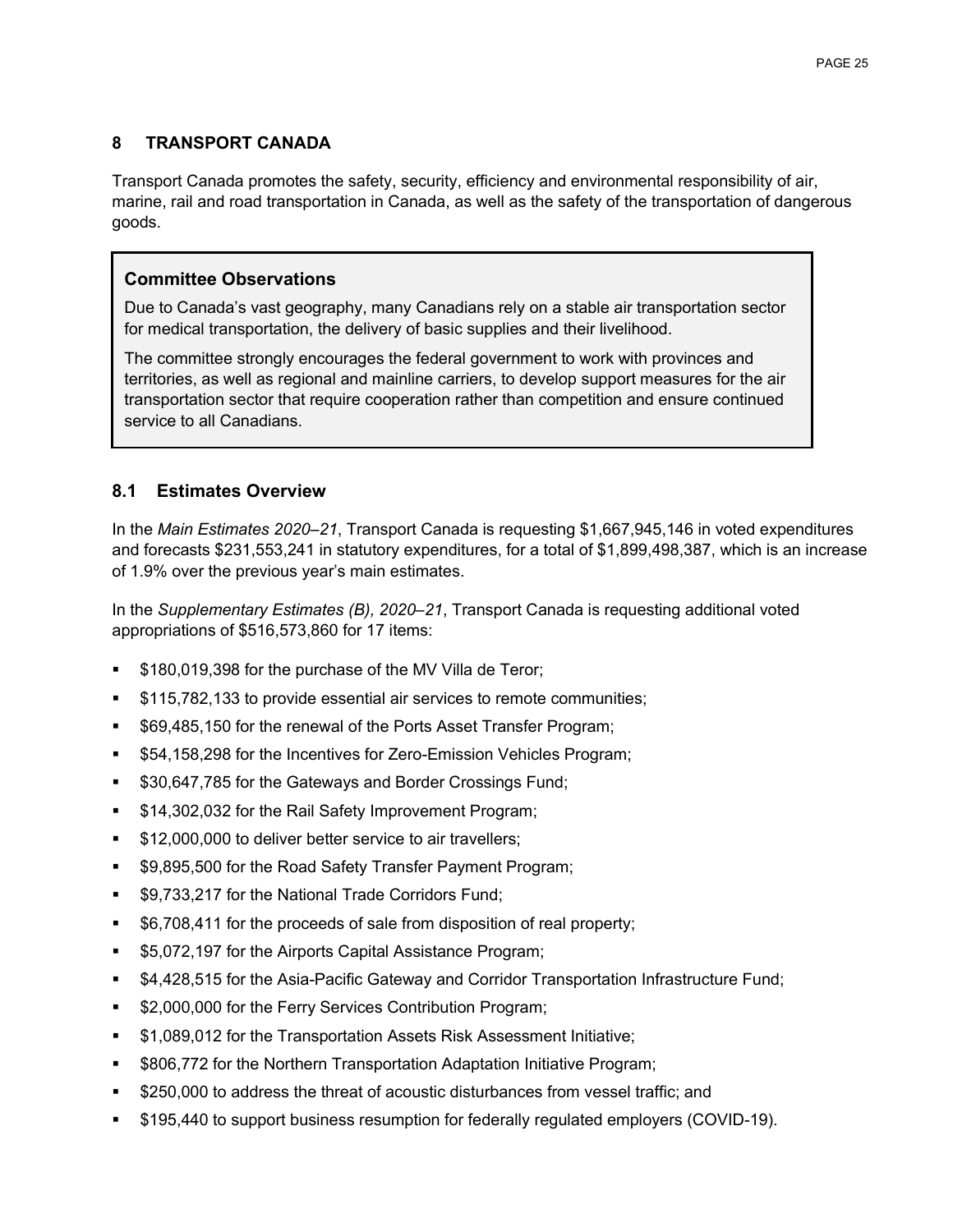Transport Canada would provide net transfers of \$550,511 to other organizations. When transfers are included, Transport Canada is requesting an increase of 29% compared to its total voted authorities to date of \$1,783,880,111.

Forecasted statutory expenditures for Transport Canada are increasing by \$499,975 primarily due to contributions to employee benefit plans. Transport Canada's total proposed budgetary authorities to date, including voted and statutory expenditures and transfers, are \$2,532,072,737.

## **8.2 Challenges for the Air Transportation Sector Due to the COVID-19 Pandemic**

In the *Supplementary Estimates (B), 2020–21*, Transport Canada is requesting \$116 million to provide essential air services to remote communities.

Officials from Transport Canada acknowledged the negative impact of the COVID-19 pandemic on the air transportation sector. In particular, they recognized the significant reduction of revenues for airports from improvement fees, aeronautical revenues and services provided to customers. Officials said that Transport Canada is working closely with all airports, with a focus on those facing immediate difficulties. They indicated that the government is actively looking at a potential package of assistance that would include airports, while noting that some assistance to airports has been provided through the rent relief program.

With respect to the potential closure of air traffic control towers in several regional airports, officials said that they are aware of the planning that NAV CANADA is looking at in terms of cost reductions. They indicated that Transport Canada will ensure that any actions taken by NAV CANADA do not compromise the safety of air travel.

Officials also noted that due to the COVID-19 pandemic, the planned transition of the Canadian Air Transport Security Authority into a not-for-profit designated screening authority has been delayed.

#### **8.3 Zero-Emission Vehicles Program**

In the *Supplementary Estimates (B), 2020–21*, Transport Canada is requesting \$54 million for the Incentives for Zero-Emission Vehicles Program.

Officials explained that this program is a point-of-sale reimbursement where vehicle dealers claim the rebate as a grant from Transport Canada via an online form after giving an equivalent price reduction to vehicle buyers.

Officials said that as of the end of September, close to 55% of the rebate was reimbursed to dealers in Quebec, followed by about 30% in British Columbia, with all other provinces claiming the rest. As of the end of October, approximately 65,000 vehicles had been purchased under this program, mostly from individuals instead of businesses. Official estimated that the purchase of these vehicles could lead to a reduction of 2.7 megatonnes of CO2 over 12 years - the expected life cycle of the vehicles.

#### **8.4 The Purchase of MV Villa de Teror**

On September 16, 2020, the federal government announced that it had awarded a \$155 million contract to purchase the Motor Vessel (MV) *Villa de Teror* as an interim measure to replace the MV Madeleine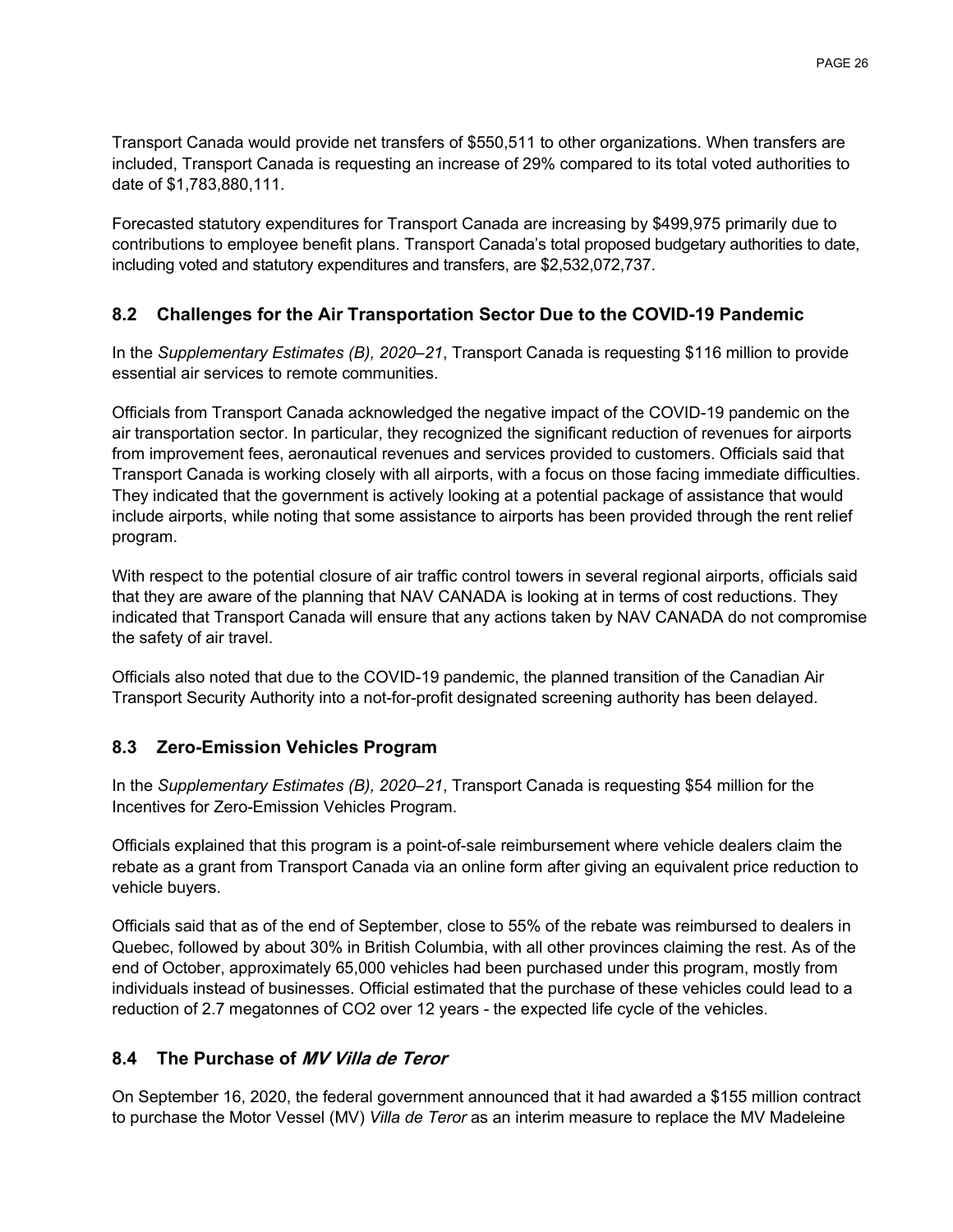ferry that connects Îles-de-la-Madeleine and Prince Edward Island. In the *Supplementary Estimates (B), 2020–21*, Transport Canada is requesting \$180 million for the purchase of the *MV Villa de Teror*.

<span id="page-27-0"></span>Officials noted that the funding requested in excess of the \$155 purchase price would be used for refitting in Spain, as well as to ensure the vessel is winterized and adjusted for the port in Canada. Officials commented that the purchase was only undertaken after a thorough inspection by a team of experts.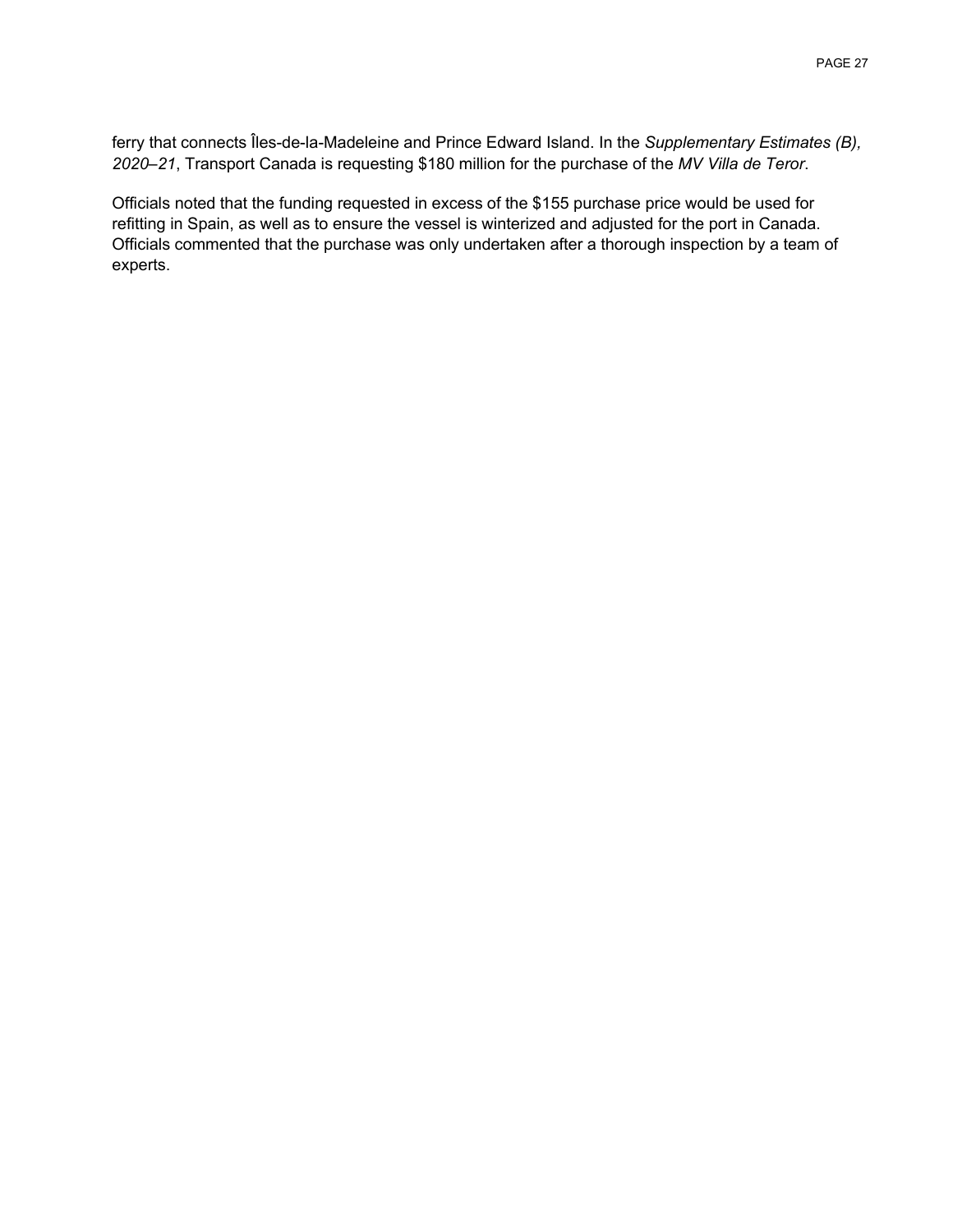### **9 REGIONAL DEVELOPMENT AGENCIES**

The federal government has six regional development agencies that work with businesses to advance and diversify regional economies:

- Atlantic Canada Opportunities Agency (ACOA);
- **Canada Economic Development for Quebec Regions (CED);**
- **Canadian Northern Economic Development Agency (CanNor);**
- Federal Economic Development Agency for Southern Ontario (FedDev Ontario);
- Federal Economic Development Initiative for Northern Ontario (FedNor); and
- Western Economic Diversification Canada (WD).

Innovation, Science and Economic Development Canada (ISED) provides overall policy direction to the regional development agencies.

#### **Committee Observations**

Through the Regional Relief Recovery Fund, the federal government is providing \$1.5 billion in funding to assist small- and medium-sized businesses that were unable to access other federal emergency support measures.

The federal government needs to ensure that sufficient funding is available to help businesses in particularly hard-hit sectors, such as tourism, restaurants, hotels, culture and retail.

#### **9.1 Estimates Overview**

#### **9.1.1 Atlantic Canada Opportunities Agency**

In the *Supplementary Estimates (B), 2020–21*, ACOA is requesting \$111,267,826 for six items:

- \$42,132,884 to support small and medium-sized businesses;
- \$24,059,139 for the reinvestment of receipts from repayable contributions to foster the development of institutions and enterprises, with emphasis on those of small and medium size;
- \$18,000,000 for the Community Futures Network;
- \$17,037,135 for the Canadian Seafood Stabilization Fund;
- \$8,890,668 for the Canada Coal Transition Initiative Infrastructure Fund; and
- \$1,148,000 for the Women Entrepreneurship Strategy Ecosystem Fund.

ACOA also forecasts additional statutory spending of \$21,102,865 for the Canadian Seafood Stabilization Fund.

#### **9.1.2 Canada Economic Development for Quebec Regions**

In the *Supplementary Estimates (B), 2020–21*, CED is requesting \$67,938,000 for four items: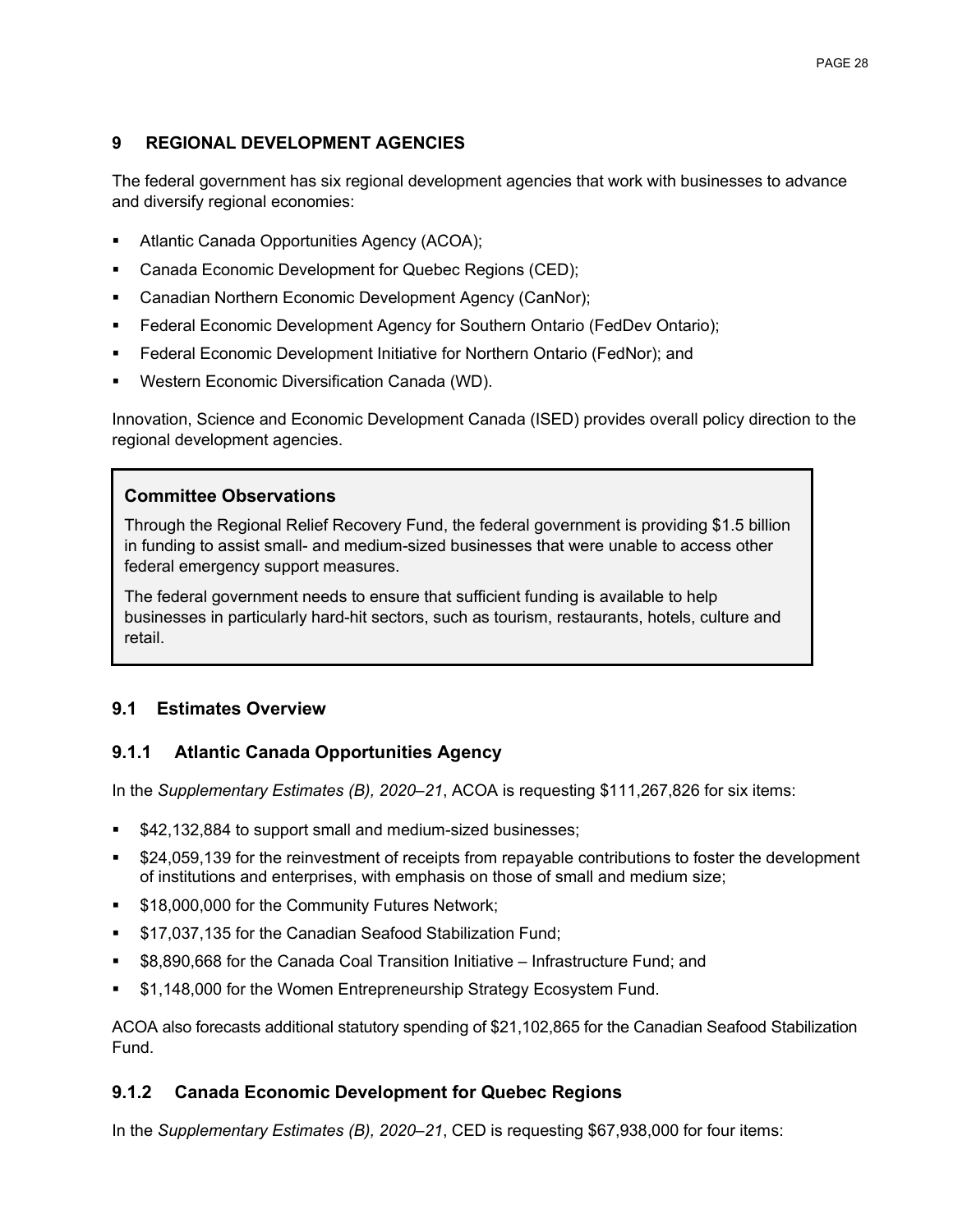- **546,500,000 to support small and medium-sized businesses;**
- **511,300,000 for the Community Futures Network;**
- \$6,992,000 for the Canadian Seafood Stabilization Fund; and
- \$3,146,000 for the Women Entrepreneurship Strategy Ecosystem Fund.

CED also forecasts additional statutory spending of \$12,000,000 for the Community Futures Network and \$2,150,000 for the Canadian Seafood Stabilization Fund.

### **9.1.3 Canadian Northern Economic Development Agency**

In the *Supplementary Estimates (B), 2020–21*, CanNor is requesting \$6,892,877 for three items:

- \$4,812,767 to renew the Northern Adult Basic Education Program;
- \$1,929,110 for the Northern Projects Management Office; and
- \$151,000 for the Women Entrepreneurship Strategy Ecosystem Fund.

CanNor also forecasts additional statutory spending of \$476,871 for contributions to employee benefit plans.

### **9.1.4 Federal Economic Development Agency for Southern Ontario**

In the *Supplementary Estimates (B), 2020–21*, FedDev Ontario is requesting \$85,274,603 for three items:

- \$65,574,603 to support small and medium-sized businesses;
- \$15,000,000 for the Community Futures Network; and
- \$4,700,000 for the Women Entrepreneurship Strategy Ecosystem Fund.

FedDev Ontario also forecasts additional statutory spending of \$88,200,000 for support for small and medium-sized businesses and \$15,000,000 for the Community Futures Network.

#### **9.1.5 Federal Economic Development Initiative for Northern Ontario**

FedNor is not a separate agency but is part of Innovation, Science and Economic Development Canada (ISED), which is listed as the Department of Industry in the estimates.

In the *Supplementary Estimates (B), 2020–21*, ISED is requesting \$8,300,000 to support small and medium-sized businesses and \$863,000 for the Women Entrepreneurship Strategy Ecosystem Fund.

It is forecasting statutory expenditures of \$8,000,000 to support small and medium-sized businesses and \$6,000,000 for the Community Futures Network.

# **9.1.6 Western Economic Diversification Canada**

In the *Supplementary Estimates (B), 2020–21*, WD is requesting \$102,260,060 for four items:

\$65,160,906 to support small and medium-sized businesses;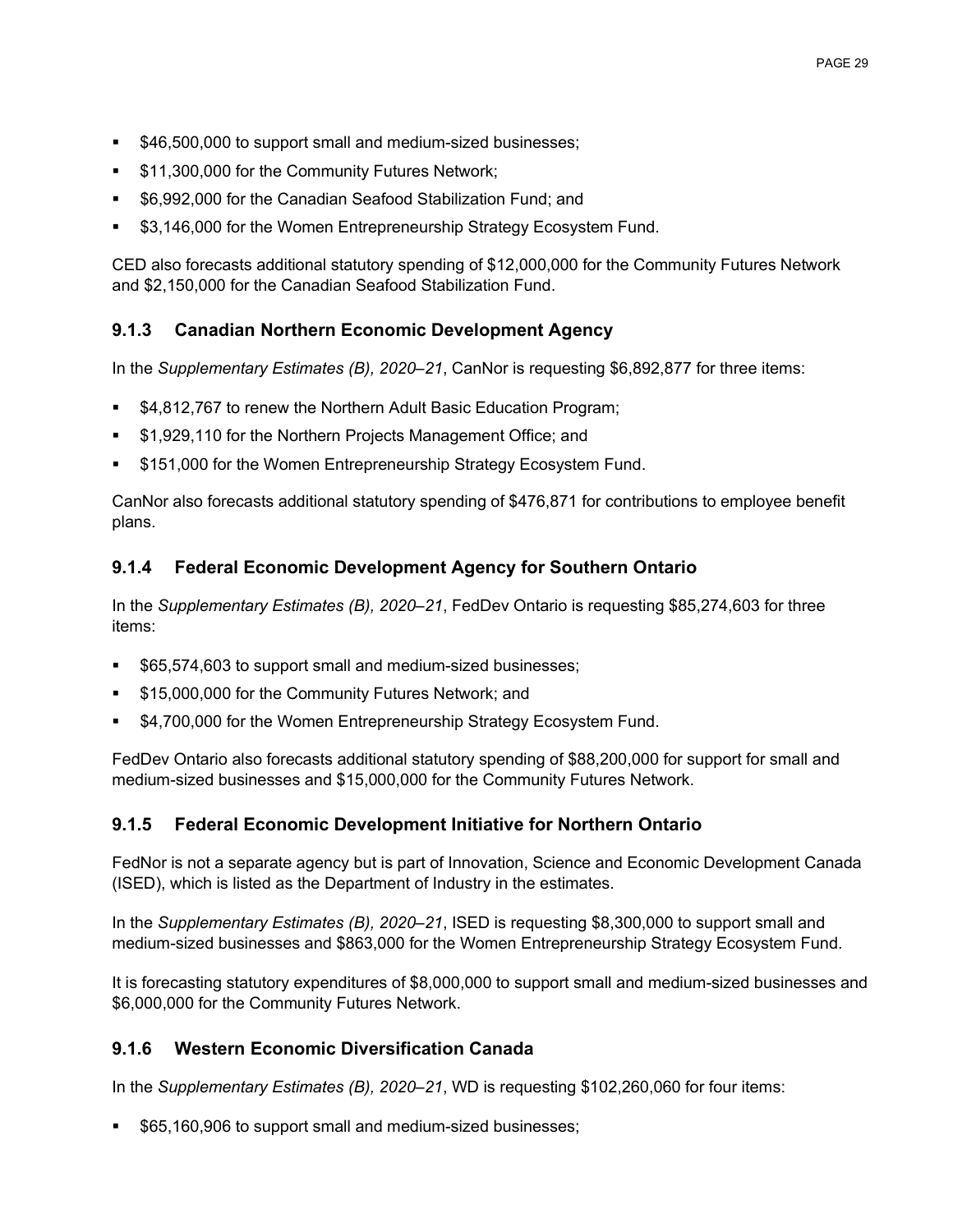- **521,942,314 for the Canada Coal Transition Initiative Infrastructure Fund;**
- \$9,965,173 for the reinvestment of receipts from repayable contributions to increase economic development activities; and
- \$5,191,667 for the Women Entrepreneurship Strategy Ecosystem Fund.

WD also forecasts additional statutory spending of \$131,200,000 to support small and medium-sized businesses, \$67,000,000 for the Community Futures Network and \$9,518,000 for the Canadian Seafood Stabilization Fund.

### **9.2 Regional Relief and Recovery Fund**

In the *Supplementary Estimates (B), 2020–21*, the regional development agencies are in total requesting \$383 million in voted authorities, including \$219 million to support small- and medium-sized businesses, \$44 million for the Community Futures Network, \$15.3 million for the Women Entrepreneurship Strategy Ecosystem Fund and \$24 million for the Canadian Seafood Stabilization Fund.

Officials explained that the government created the Regional Relief and Recovery Fund with \$1.5 billion in funding to provide support to small- and medium-sized business that were unable to access other federal emergency support measures. The fund is delivered by the regional development agencies and through the Community Futures Network, which is composed of 267 non-profit corporations across Canada that deliver loans, tools, training and events for small businesses in rural communities.

Officials said that Community Futures Network corporations provide approaches that are tailored to local circumstances. The officials committed to providing information in writing on the corporations' administration costs.

# **9.3 Women's Entrepreneurship Strategy Ecosystem Fund**

In Budget 2018, the government allocated \$85 million to the Women Entrepreneur Strategy Ecosystem Fund to provide women entrepreneurs help to start and grow businesses.

Officials informed the committee that the government is providing additional funding to the strategy in response to the disproportionate impact of the COVID-19 pandemic on women entrepreneurs; the pandemic has severely affected sectors such as retail, hospitality and food services where women entrepreneurs are most present.

They said to rapidly deploy the funds, the government decided not to have an open call for proposals but to use the existing capacity of non-profit organizations that are already part of the strategy. When asked whether the strategy was meeting its objectives, officials responded that it was too early to comment on results, but they believe they have the right approach. To date, 39 organizations have received funding through the strategy.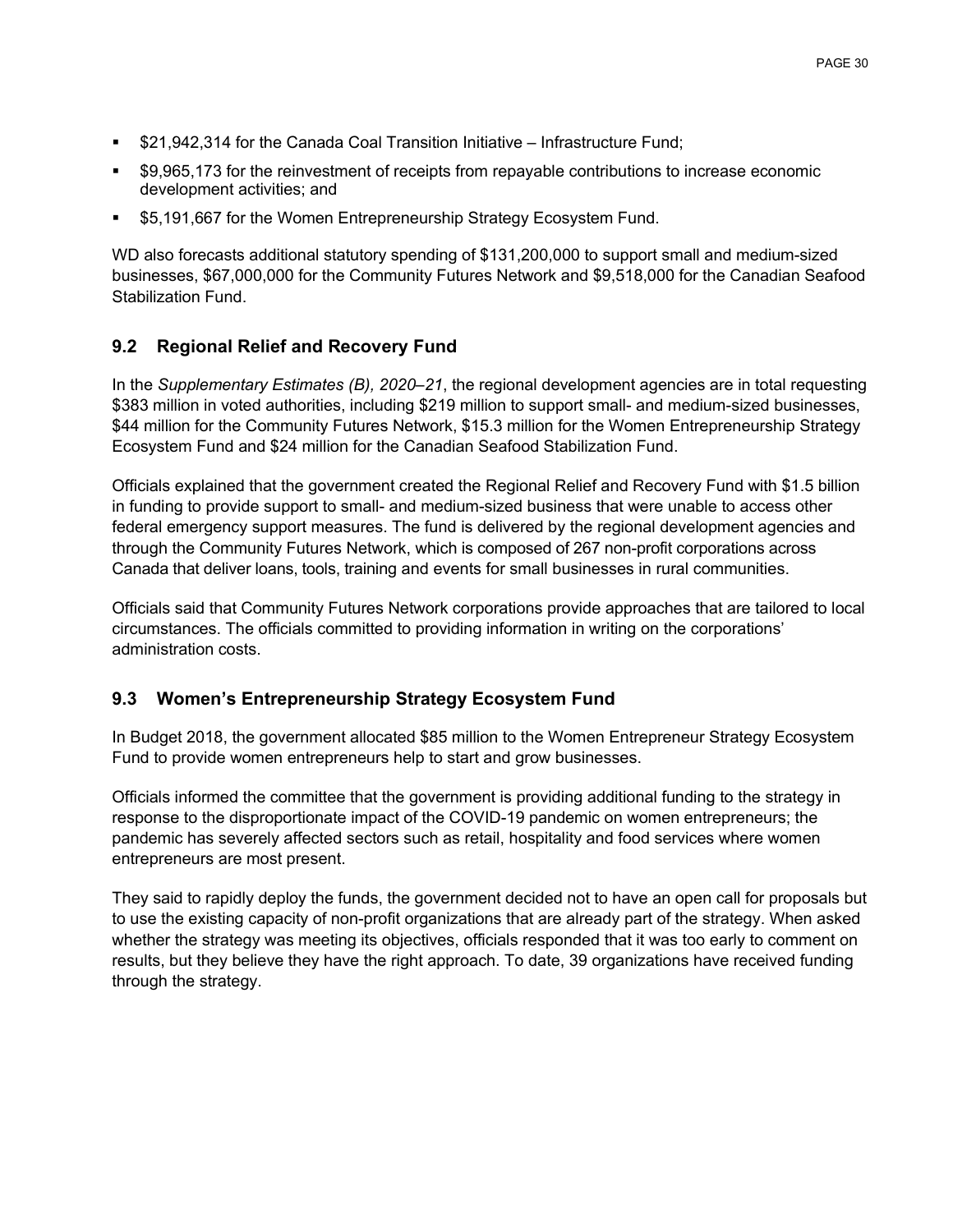#### **APPENDIX – WITNESSES WHO APPEARED BEFORE THE COMMITTEE**

#### <span id="page-31-0"></span>**Atlantic Canada Opportunities Agency**

Stéphane Lagacé, Vice-President, Finance and Corporate Services (26-11-2020)

#### **Canada Economic Development for Quebec Regions**

Guy Lepage, Vice-President, Corporate Services (26-11-2020)

#### **Canadian Northern Economic Development Agency**

Margaret Buist, Vice-President Policy, Planning, Communications and NPMO (26-11-2020)

#### **Department of Finance Canada**

Darlene Bess, Chief Financial Officer, Financial Management Directorate, Corporate Services **Branch** 

Galen Countryman, Director General, Federal-Provincial Relations, Federal-Provincial Relations and Social Policy Branch

Miodrag Jovanovic, Associate Assistant Deputy Minister, Tax Policy Branch Sarah Lawley, Assistant Deputy Minister, Consultations and Communications Branch Nicholas Leswick, Assistant Deputy Minister, Economic and Fiscal Policy Branch Sam Millar, Director General, Corporate Finance, Natural Resources and Environment, Economic Development and Corporate Finance Branch (25-11-2020)

#### **Duclos, the Honourable Jean-Yves, President of the Treasury Board**

(01-12-2020)

#### **Employment and Social Development Canada**

Cliff Groen, Assistant Deputy Minister, Benefits Delivery Services Mark Perlman, Chief Financial Officer Elisha Ram, Associate Assistant Deputy Minister, Skills and Employment Branch Jason Won, Deputy Chief Financial Officer (25-11-2020)

#### **Federal Economic Development Agency for Southern Ontario**

Lisa St-Amour, Chief Financial Officer (26-11-2020)

#### **Health Canada**

Megan Bettle, Director General, COVID-19 Regulatory Response Team Edward de Sousa, Acting Assistant Deputy Minister and Chief Financial Officer Nancy Hamzawi, Assistant Deputy Minister, Policy and Strategic Integration, Testing, Contact Tracing and Data Strategies Secretariat

Ed Morgan, Director General, Policy, Planning and International Affairs Directorate Marcel Saulnier, Associate Assistant Deputy Minister, Strategic Policy Branch (25-11-2020)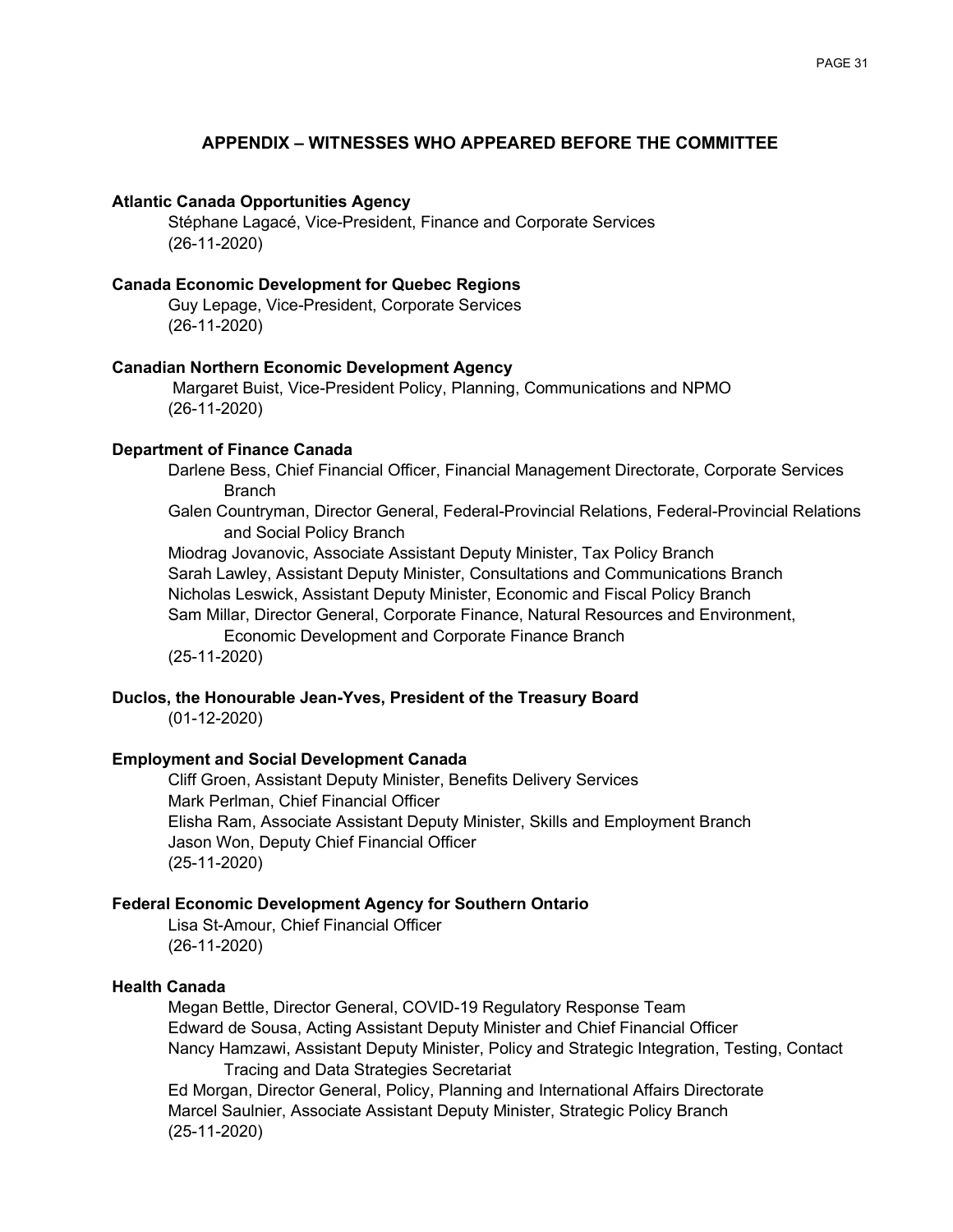#### **Indigenous Services Canada**

Keith Conn, Senior Assistant Deputy Minister, First Nations and Inuit Health Branch Mary-Luisa Kapelus, Assistant Deputy Minister, Education and Social Development Programs and Partnerships Sector Philippe Thompson, Chief Finances, Results and Delivery Officer

(25-11-2020)

#### **Innovation, Science and Economic Development Canada**

Douglas McConnachie, Assistant Deputy Minister, Corporate Management Sector (26-11-2020)

#### **Office of the Parliamentary Budget Officer**

Yves Giroux, Parliamentary Budget Officer Jill Giswold, Analyst Jason Stanton, Analyst (26-11-2020)

#### **Public Health Agency of Canada**

Carlo Beaudoin, Chief Financial Officer Kimberly Elmslie, Vice-President, Infectious Disease Prevention and Control Branch Peter Linkletter, Vice-President, National Emergency Strategic Stockpile Karen McKinnon, Acting Vice-President, Health Promotion and Chronic Disease Prevention **Branch** (25-11-2020)

#### **Public Services and Procurement Canada**

André Fillion, Assistant Deputy Minister, Defence and Marine Procurement, Acquisitions Programs

Stephanie Kirkland, Assistant Deputy Minister, Pay Administration Branch Michael Mills, Associate Assistant Deputy Minister, Procurement Branch Wojciech Zielonka, Chief Financial Officer, Finance and Administration Branch (25-11-2020)

#### **Transport Canada**

Kevin Brosseau, Assistant Deputy Minister, Safety and Security Lawrence Hanson, Assistant Deputy Minister, Policy Anuradha Marisetti, Assistant Deputy Minister, Programs Ryan Pilgrim, Chief Financial Officer and Assistant Deputy Minister, Corporate Services (26-11-2020)

#### **Treasury Board of Canada Secretariat**

Glenn Purves, Assistant Secretary, Expenditure Management Sector Karen Cahill, Assistant Secretary and Chief Financial Officer Sandra Hassan, Assistant Deputy Minister, Employment Conditions and Labour Relations Kathleen Owens, Assistant Comptroller General, Acquired Services and Assets (01-12-2020)